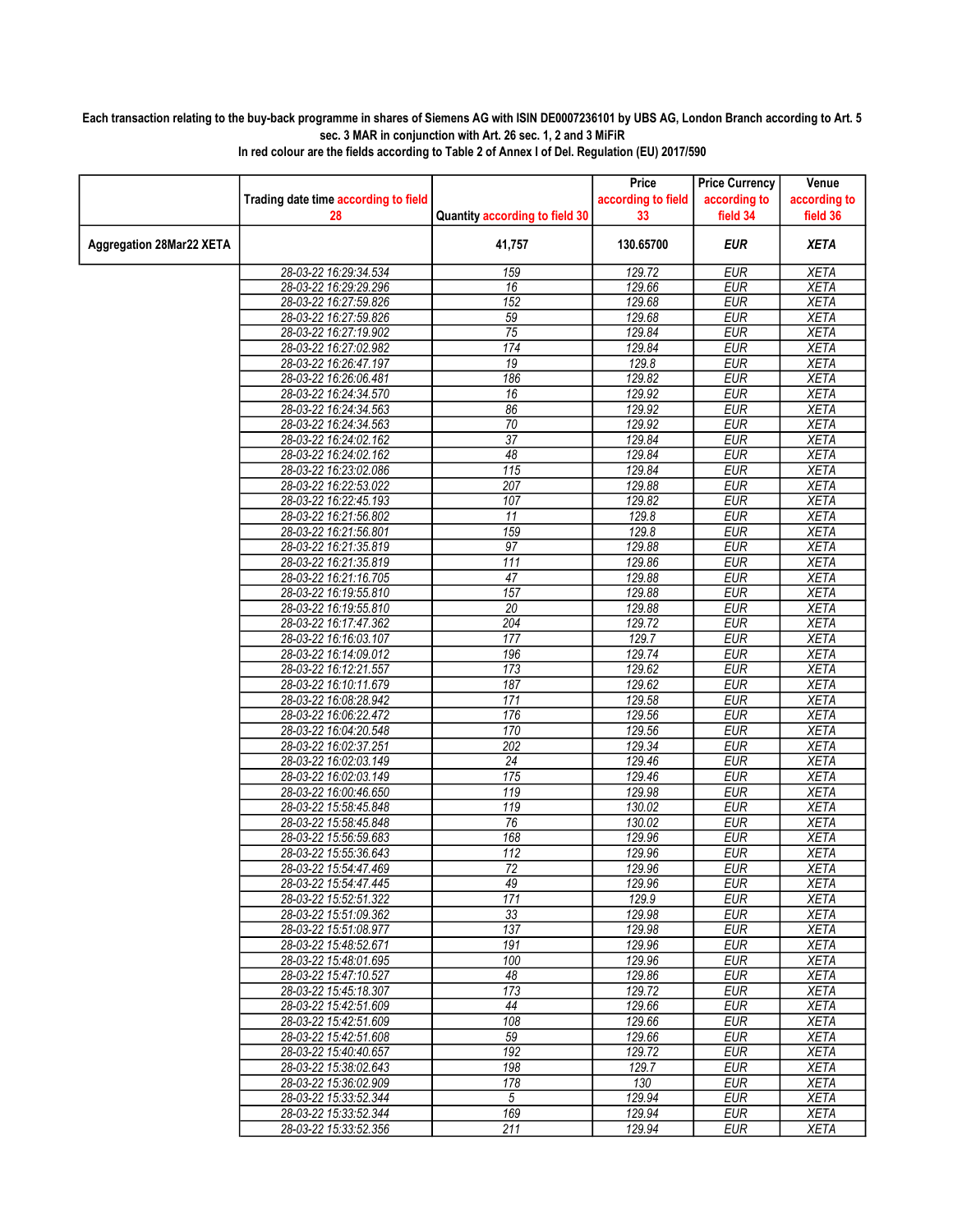| 28-03-22 15:31:54.020 | 209             | 130.1  | <b>EUR</b> | <b>XETA</b> |
|-----------------------|-----------------|--------|------------|-------------|
| 28-03-22 15:29:35.980 | 208             | 130.04 | EUR        | <b>XETA</b> |
| 28-03-22 15:28:37.611 | 107             | 129.94 | <b>EUR</b> | <b>XETA</b> |
|                       |                 |        |            |             |
| 28-03-22 15:27:06.390 | 80              | 129.92 | <b>EUR</b> | <b>XETA</b> |
| 28-03-22 15:25:28.116 | 144             | 130    | <b>EUR</b> | <b>XETA</b> |
| 28-03-22 15:23:29.394 | 46              | 129.96 | <b>EUR</b> | <b>XETA</b> |
| 28-03-22 15:23:29.394 | 153             | 129.96 | <b>EUR</b> | <b>XETA</b> |
| 28-03-22 15:21:33.930 | 175             | 130    | <b>EUR</b> | <b>XETA</b> |
|                       |                 |        |            |             |
| 28-03-22 15:19:33.105 | 50              | 129.96 | <b>EUR</b> | <b>XETA</b> |
| 28-03-22 15:19:33.105 | 141             | 129.96 | <b>EUR</b> | <b>XETA</b> |
| 28-03-22 15:17:20.022 | 210             | 130    | <b>EUR</b> | <b>XETA</b> |
| 28-03-22 15:13:53.614 | 170             | 130.12 | <b>EUR</b> | <b>XETA</b> |
|                       |                 |        | <b>EUR</b> |             |
| 28-03-22 15:13:49.521 | 151             | 130.16 |            | <b>XETA</b> |
| 28-03-22 15:13:49.521 | 48              | 130.14 | <b>EUR</b> | <b>XETA</b> |
| 28-03-22 15:13:49.511 | 69              | 130.14 | <b>EUR</b> | <b>XETA</b> |
| 28-03-22 15:13:49.511 | 126             | 130.14 | <b>EUR</b> | <b>XETA</b> |
| 28-03-22 15:11:27.720 | 129             | 129.82 | <b>EUR</b> | <b>XETA</b> |
|                       | 70              |        | <b>EUR</b> |             |
| 28-03-22 15:11:27.720 |                 | 129.82 |            | <b>XETA</b> |
| 28-03-22 15:09:09.396 | 189             | 129.98 | <b>EUR</b> | <b>XETA</b> |
| 28-03-22 15:08:24.204 | 74              | 130    | <b>EUR</b> | <b>XETA</b> |
| 28-03-22 15:06:42.642 | 48              | 129.94 | <b>EUR</b> | <b>XETA</b> |
| 28-03-22 15:06:42.642 | 145             | 129.94 | <b>EUR</b> | <b>XETA</b> |
|                       |                 |        |            |             |
| 28-03-22 15:04:08.729 | 129             | 129.88 | <b>EUR</b> | <b>XETA</b> |
| 28-03-22 15:04:08.729 | 46              | 129.88 | <b>EUR</b> | <b>XETA</b> |
| 28-03-22 15:02:24.139 | 200             | 130.22 | <b>EUR</b> | <b>XETA</b> |
| 28-03-22 15:00:43.935 | 179             | 130.58 | <b>EUR</b> | <b>XETA</b> |
| 28-03-22 14:58:21.634 | 200             | 130.78 | <b>EUR</b> | <b>XETA</b> |
|                       | 144             |        |            |             |
| 28-03-22 14:56:53.224 |                 | 130.96 | <b>EUR</b> | <b>XETA</b> |
| 28-03-22 14:56:53.224 | 55              | 130.96 | <b>EUR</b> | <b>XETA</b> |
| 28-03-22 14:54:30.125 | 178             | 131.06 | <b>EUR</b> | <b>XETA</b> |
| 28-03-22 14:52:19.297 | 170             | 131    | <b>EUR</b> | <b>XETA</b> |
| 28-03-22 14:52:19.275 | 30              | 131    | <b>EUR</b> | <b>XETA</b> |
|                       | 144             |        | <b>EUR</b> |             |
| 28-03-22 14:51:11.732 |                 | 130.94 |            | <b>XETA</b> |
| 28-03-22 14:51:11.732 | 46              | 130.94 | <b>EUR</b> | <b>XETA</b> |
| 28-03-22 14:50:42.471 | 173             | 130.96 | <b>EUR</b> | <b>XETA</b> |
| 28-03-22 14:48:18.447 | 189             | 131.02 | <b>EUR</b> | <b>XETA</b> |
| 28-03-22 14:46:36.653 | 117             | 131.06 | <b>EUR</b> | <b>XETA</b> |
| 28-03-22 14:46:36.653 | 82              | 131.06 | <b>EUR</b> | <b>XETA</b> |
|                       |                 |        |            |             |
| 28-03-22 14:44:24.870 | 136             | 131.24 | <b>EUR</b> | <b>XETA</b> |
| 28-03-22 14:44:24.870 | 60              | 131.24 | <b>EUR</b> | <b>XETA</b> |
| 28-03-22 14:43:23.460 | $\overline{51}$ | 131.34 | <b>EUR</b> | <b>XETA</b> |
| 28-03-22 14:41:46.617 | 177             | 131.42 | <b>EUR</b> | <b>XETA</b> |
| 28-03-22 14:39:37.771 | 179             | 131.16 | EUR        | <b>XETA</b> |
|                       |                 |        |            |             |
| 28-03-22 14:38:07.995 | $\overline{c}$  | 131.16 | <b>EUR</b> | <b>XETA</b> |
| 28-03-22 14:38:07.995 | 200             | 131.16 | <b>EUR</b> | <b>XETA</b> |
| 28-03-22 14:36:01.698 | 196             | 131.06 | <b>EUR</b> | <b>XETA</b> |
| 28-03-22 14:34:42.689 | 69              | 131.06 | <b>EUR</b> | <b>XETA</b> |
| 28-03-22 14:34:42.689 | 103             | 131.06 | <b>EUR</b> | <b>XETA</b> |
| 28-03-22 14:34:17.301 | 36              | 131    | <b>EUR</b> | <b>XETA</b> |
|                       |                 |        |            |             |
| 28-03-22 14:33:12.503 | 177             | 130.94 | <b>EUR</b> | <b>XETA</b> |
| 28-03-22 14:31:26.998 | 171             | 130.96 | <b>EUR</b> | <b>XETA</b> |
| 28-03-22 14:30:33.787 | 195             | 131.04 | <b>EUR</b> | <b>XETA</b> |
| 28-03-22 14:29:31.599 | 194             | 130.72 | <b>EUR</b> | <b>XETA</b> |
| 28-03-22 14:29:31.588 | 15              | 130.7  | <b>EUR</b> | <b>XETA</b> |
|                       |                 |        |            |             |
| 28-03-22 14:26:45.313 | 180             | 130.7  | <b>EUR</b> | <b>XETA</b> |
| 28-03-22 14:23:29.358 | 198             | 130.7  | <b>EUR</b> | <b>XETA</b> |
| 28-03-22 14:19:55.803 | 116             | 130.76 | <b>EUR</b> | <b>XETA</b> |
| 28-03-22 14:19:55.804 | 85              | 130.76 | <b>EUR</b> | <b>XETA</b> |
| 28-03-22 14:15:59.068 | 180             | 131.12 | <b>EUR</b> | <b>XETA</b> |
|                       |                 |        |            |             |
| 28-03-22 14:13:08.972 | 179             | 130.96 | <b>EUR</b> | <b>XETA</b> |
| 28-03-22 14:10:23.877 | 170             | 131.02 | <b>EUR</b> | <b>XETA</b> |
| 28-03-22 14:06:40.042 | 141             | 131.06 | <b>EUR</b> | <b>XETA</b> |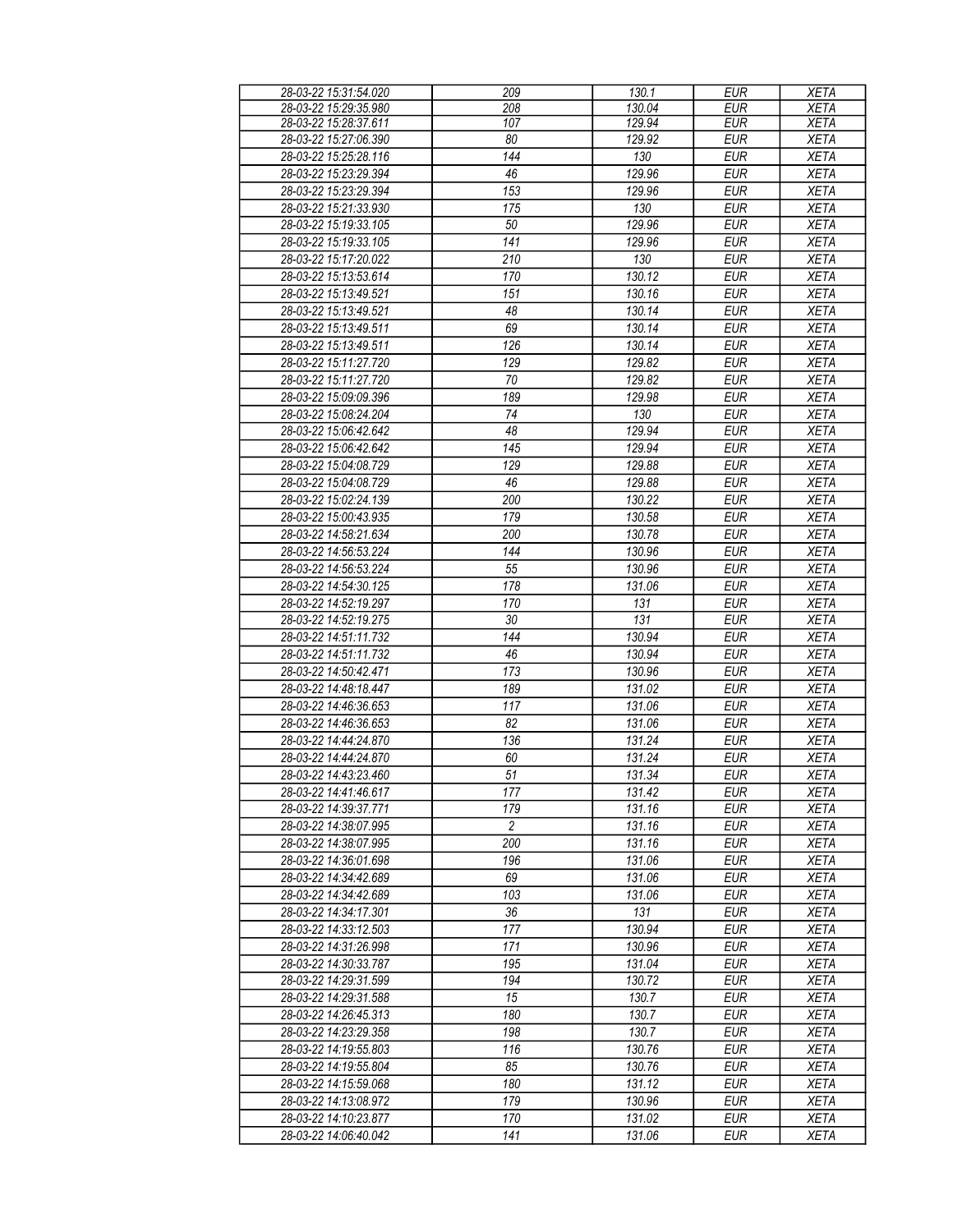| 28-03-22 14:06:40.042 | 59             | 131.06 | <b>EUR</b> | <b>XETA</b> |
|-----------------------|----------------|--------|------------|-------------|
| 28-03-22 14:03:25.040 | 187            | 131.06 | <b>EUR</b> | <b>XETA</b> |
| 28-03-22 14:01:07.021 | 176            | 131.12 | <b>EUR</b> | <b>XETA</b> |
| 28-03-22 13:58:00.821 | 202            | 131.1  | <b>EUR</b> | <b>XETA</b> |
| 28-03-22 13:57:04.374 | 208            | 131.08 | <b>EUR</b> | <b>XETA</b> |
| 28-03-22 13:55:58.231 | 62             | 130.9  | <b>EUR</b> | <b>XETA</b> |
| 28-03-22 13:55:58.231 | 111            | 130.9  | <b>EUR</b> | <b>XETA</b> |
| 28-03-22 13:52:32.266 | 203            | 130.86 | <b>EUR</b> | <b>XETA</b> |
| 28-03-22 13:49:13.774 | 106            | 130.78 | <b>EUR</b> | <b>XETA</b> |
| 28-03-22 13:49:13.774 | 90             | 130.78 | <b>EUR</b> | <b>XETA</b> |
| 28-03-22 13:45:39.694 | 201            | 130.84 | <b>EUR</b> | <b>XETA</b> |
| 28-03-22 13:40:51.911 | 186            | 131.06 | <b>EUR</b> | <b>XETA</b> |
| 28-03-22 13:40:51.908 | 55             | 131.04 | <b>EUR</b> | <b>XETA</b> |
| 28-03-22 13:40:51.908 | 139            | 131.04 | <b>EUR</b> | <b>XETA</b> |
| 28-03-22 13:39:44.026 | 105            | 131.22 | <b>EUR</b> | <b>XETA</b> |
| 28-03-22 13:36:53.015 | 195            | 131.38 | <b>EUR</b> | <b>XETA</b> |
| 28-03-22 13:32:55.097 | 182            | 131.28 | <b>EUR</b> | <b>XETA</b> |
| 28-03-22 13:29:38.937 | 194            | 131.18 | <b>EUR</b> | <b>XETA</b> |
|                       |                |        |            |             |
| 28-03-22 13:26:38.742 | 169            | 131.24 | <b>EUR</b> | <b>XETA</b> |
| 28-03-22 13:23:57.975 | 204            | 131.36 | <b>EUR</b> | <b>XETA</b> |
| 28-03-22 13:21:40.889 | 91             | 131.46 | <b>EUR</b> | <b>XETA</b> |
| 28-03-22 13:21:40.889 | 116            | 131.46 | <b>EUR</b> | <b>XETA</b> |
| 28-03-22 13:20:51.102 | 171            | 131.46 | <b>EUR</b> | <b>XETA</b> |
| 28-03-22 13:18:25.316 | 181            | 131.6  | <b>EUR</b> | <b>XETA</b> |
| 28-03-22 13:16:17.847 | 177            | 131.7  | <b>EUR</b> | <b>XETA</b> |
| 28-03-22 13:08:54.983 | 201            | 131.64 | <b>EUR</b> | <b>XETA</b> |
| 28-03-22 13:08:54.972 | 189            | 131.64 | <b>EUR</b> | <b>XETA</b> |
| 28-03-22 13:03:19.108 | 85             | 131.9  | <b>EUR</b> | <b>XETA</b> |
| 28-03-22 13:03:19.098 | 170            | 131.88 | <b>EUR</b> | <b>XETA</b> |
| 28-03-22 12:59:51.270 | 209            | 132    | <b>EUR</b> | <b>XETA</b> |
| 28-03-22 12:54:43.405 | 113            | 132.1  | <b>EUR</b> | <b>XETA</b> |
| 28-03-22 12:54:43.394 | 172            | 132.08 | <b>EUR</b> | <b>XETA</b> |
| 28-03-22 12:50:45.836 | 189            | 132.04 | <b>EUR</b> | <b>XETA</b> |
| 28-03-22 12:44:54.526 | 179            | 131.72 | <b>EUR</b> | <b>XETA</b> |
| 28-03-22 12:44:54.532 | 171            | 131.74 | <b>EUR</b> | <b>XETA</b> |
| 28-03-22 12:44:54.526 | 202            | 131.72 | <b>EUR</b> | <b>XETA</b> |
| 28-03-22 12:40:11.539 | 183            | 131.84 | <b>EUR</b> | <b>XETA</b> |
| 28-03-22 12:36:21.145 | 57             | 131.96 | <b>EUR</b> | <b>XETA</b> |
| 28-03-22 12:36:21.145 | 87             | 131.96 | <b>EUR</b> | <b>XETA</b> |
| 28-03-22 12:36:21.145 | 49             | 131.96 | <b>EUR</b> | <b>XETA</b> |
| 28-03-22 12:33:00.771 | 194            | 131.84 | EUR        | <b>XETA</b> |
| 28-03-22 12:29:56.404 | 170            | 131.68 | <b>EUR</b> | <b>XETA</b> |
| 28-03-22 12:26:19.483 | 194            | 131.84 | <b>EUR</b> | <b>XETA</b> |
| 28-03-22 12:23:01.762 | 178            | 131.66 | <b>EUR</b> | <b>XETA</b> |
| 28-03-22 12:18:05.098 | 186            | 131.48 | <b>EUR</b> | <b>XETA</b> |
| 28-03-22 12:18:05.087 | 116            | 131.46 | <b>EUR</b> | <b>XETA</b> |
| 28-03-22 12:15:40.168 | $\overline{4}$ | 131.56 | <b>EUR</b> | <b>XETA</b> |
| 28-03-22 12:15:40.167 | 65             | 131.56 | <b>EUR</b> | <b>XETA</b> |
| 28-03-22 12:15:40.167 | 108            | 131.56 | <b>EUR</b> | <b>XETA</b> |
| 28-03-22 12:13:52.183 | 76             | 131.52 | <b>EUR</b> | <b>XETA</b> |
| 28-03-22 12:10:13.904 | 16             | 131.44 | <b>EUR</b> | <b>XETA</b> |
| 28-03-22 12:10:13.904 | 77             | 131.44 | <b>EUR</b> | <b>XETA</b> |
| 28-03-22 12:10:13.904 | 83             | 131.44 | <b>EUR</b> | <b>XETA</b> |
| 28-03-22 12:07:08.728 | 187            | 131.3  | <b>EUR</b> | <b>XETA</b> |
| 28-03-22 12:05:22.719 | 70             | 131.3  | <b>EUR</b> | <b>XETA</b> |
| 28-03-22 12:04:39.235 | 73             | 131.28 | <b>EUR</b> | <b>XETA</b> |
| 28-03-22 12:03:06.419 | 164            | 131.22 | <b>EUR</b> | <b>XETA</b> |
| 28-03-22 12:03:06.419 | 26             | 131.22 | <b>EUR</b> | <b>XETA</b> |
| 28-03-22 12:03:00.666 | 36             | 131.24 | <b>EUR</b> | <b>XETA</b> |
| 28-03-22 12:03:00.666 | 46             | 131.24 | <b>EUR</b> | <b>XETA</b> |
| 28-03-22 12:03:00.085 | 116            | 131.24 | <b>EUR</b> | <b>XETA</b> |
|                       |                |        |            |             |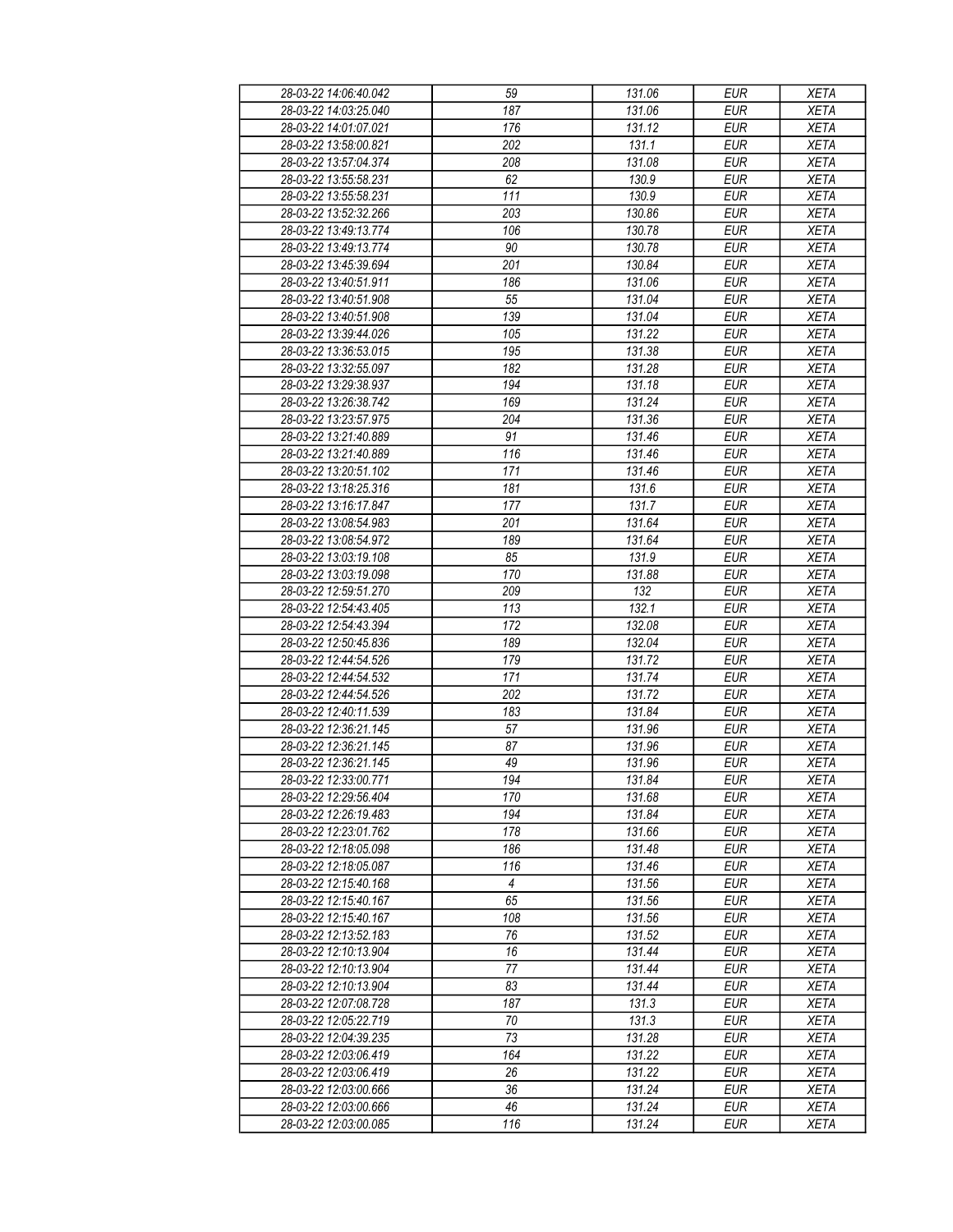| 28-03-22 12:02:26.537                          | 197       | 131.16           | <b>EUR</b>               | <b>XETA</b>                |
|------------------------------------------------|-----------|------------------|--------------------------|----------------------------|
| 28-03-22 11:58:11.864                          | 188       | 131.06           | <b>EUR</b>               | <b>XETA</b>                |
| 28-03-22 11:56:14.819                          | 80        | 130.98           | <b>EUR</b>               | <b>XETA</b>                |
| 28-03-22 11:55:03.581                          | 74        | 130.92           | <b>EUR</b>               | <b>XETA</b>                |
| 28-03-22 11:51:37.827                          | 91        | 130.88           | <b>EUR</b>               | <b>XETA</b>                |
| 28-03-22 11:51:37.827                          | 97        | 130.88           | <b>EUR</b>               | <b>XETA</b>                |
| 28-03-22 11:48:31.182                          | 177       | 130.86           | <b>EUR</b>               | <b>XETA</b>                |
| 28-03-22 11:42:45.830                          | 87        | 130.82           | EUR                      | <b>XETA</b>                |
| 28-03-22 11:42:45.829                          | 107       | 130.82           | <b>EUR</b>               | <b>XETA</b>                |
| 28-03-22 11:39:07.164                          | 191       | 130.94           | <b>EUR</b>               | <b>XETA</b>                |
| 28-03-22 11:34:57.063                          | 94        | 130.84           | <b>EUR</b>               | <b>XETA</b>                |
| 28-03-22 11:34:57.063                          | 83        | 130.84           | <b>EUR</b>               | <b>XETA</b>                |
| 28-03-22 11:28:45.421                          | 53        | 130.96           | <b>EUR</b>               | <b>XETA</b>                |
| 28-03-22 11:28:45.421                          | 152       | 130.96           | <b>EUR</b>               | <b>XETA</b>                |
| 28-03-22 11:27:08.027                          | 187       | 131              | <b>EUR</b>               | <b>XETA</b>                |
| 28-03-22 11:27:08.018                          | 184       | 130.98           | <b>EUR</b>               | <b>XETA</b>                |
| 28-03-22 11:25:11.086                          | 3         | 131.16           | <b>EUR</b>               | <b>XETA</b>                |
| 28-03-22 11:25:11.086                          | 137       | 131.16           | <b>EUR</b>               | <b>XETA</b>                |
| 28-03-22 11:25:11.082                          | 30        | 131.16           | <b>EUR</b>               | <b>XETA</b>                |
| 28-03-22 11:24:16.030                          | 48        | 131.22           | <b>EUR</b>               | <b>XETA</b>                |
| 28-03-22 11:20:49.575                          | 203       | 131.18           | <b>EUR</b>               | <b>XETA</b>                |
| 28-03-22 11:16:15.495                          | 73        | 131.22           | <b>EUR</b>               | <b>XETA</b>                |
| 28-03-22 11:16:15.494                          | 137       | 131.22           | <b>EUR</b>               | <b>XETA</b>                |
| 28-03-22 11:13:00.023                          | 4         | 131.12           | <b>EUR</b>               | <b>XETA</b>                |
| 28-03-22 11:13:00.023                          | 174       | 131.12           | <b>EUR</b>               | <b>XETA</b>                |
| 28-03-22 11:13:00.016                          | 8         | 131.12           | <b>EUR</b>               | <b>XETA</b>                |
| 28-03-22 11:09:51.565                          | 49        | 131.06           | <b>EUR</b>               | <b>XETA</b>                |
| 28-03-22 11:09:51.565                          | 78        | 131.06           | <b>EUR</b>               | <b>XETA</b>                |
|                                                |           |                  | <b>EUR</b>               |                            |
| 28-03-22 11:09:51.234                          | 74<br>172 | 131.06           |                          | <b>XETA</b>                |
| 28-03-22 11:05:11.258                          |           | 130.96           | <b>EUR</b>               | <b>XETA</b>                |
| 28-03-22 11:01:19.875                          | 171       | 130.94           | <b>EUR</b>               | <b>XETA</b>                |
| 28-03-22 10:58:56.325<br>28-03-22 10:58:56.325 | 106<br>99 | 130.98<br>130.98 | <b>EUR</b><br><b>EUR</b> | <b>XETA</b><br><b>XETA</b> |
| 28-03-22 10:55:17.461                          | 42        | 130.62           | <b>EUR</b>               | <b>XETA</b>                |
| 28-03-22 10:55:17.461                          | 108       | 130.62           | <b>EUR</b>               | <b>XETA</b>                |
|                                                |           |                  |                          |                            |
| 28-03-22 10:55:17.461                          | 34        | 130.62<br>130.7  | <b>EUR</b>               | <b>XETA</b>                |
| 28-03-22 10:53:35.870                          | 112       |                  | <b>EUR</b>               | <b>XETA</b>                |
| 28-03-22 10:53:35.066<br>28-03-22 10:49:42.035 | 76<br>128 | 130.7            | <b>EUR</b><br><b>EUR</b> | <b>XETA</b><br><b>XETA</b> |
|                                                | 46        | 130.88<br>130.88 |                          |                            |
| 28-03-22 10:49:42.035                          |           |                  | <b>EUR</b>               | <b>XETA</b>                |
| 28-03-22 10:41:53.583                          | 189       | 131.14           | EUR                      | <b>XETA</b>                |
| 28-03-22 10:41:53.581                          | 187       | 131.12           | <b>EUR</b>               | <b>XETA</b>                |
| 28-03-22 10:38:19.574                          | 199       | 131              | <b>EUR</b>               | <b>XETA</b>                |
| 28-03-22 10:33:35.630                          | 106       | 130.72           | <b>EUR</b>               | <b>XETA</b>                |
| 28-03-22 10:33:35.630                          | 97        | 130.72           | <b>EUR</b>               | <b>XETA</b>                |
| 28-03-22 10:31:26.020                          | 50        | 130.84           | <b>EUR</b>               | <b>XETA</b>                |
| 28-03-22 10:31:26.020                          | 145       | 130.84           | <b>EUR</b>               | <b>XETA</b>                |
| 28-03-22 10:28:02.682                          | 14        | 130.82           | <b>EUR</b>               | <b>XETA</b>                |
| 28-03-22 10:27:34.587                          | 171       | 130.82           | <b>EUR</b>               | <b>XETA</b>                |
| 28-03-22 10:24:06.509                          | 180       | 130.7            | <b>EUR</b>               | <b>XETA</b>                |
| 28-03-22 10:23:42.555                          | 193       | 130.74           | <b>EUR</b>               | <b>XETA</b>                |
| 28-03-22 10:23:32.844                          | 127       | 130.76           | <b>EUR</b>               | <b>XETA</b>                |
| 28-03-22 10:20:43.230                          | 105       | 130.7            | <b>EUR</b>               | <b>XETA</b>                |
| 28-03-22 10:20:43.230                          | 104       | 130.7            | <b>EUR</b>               | <b>XETA</b>                |
| 28-03-22 10:18:37.863                          | 47        | 130.54           | <b>EUR</b>               | <b>XETA</b>                |
| 28-03-22 10:13:00.808                          | 209       | 130.98           | <b>EUR</b>               | <b>XETA</b>                |
| 28-03-22 10:13:00.797                          | 116       | 130.96           | <b>EUR</b>               | <b>XETA</b>                |
| 28-03-22 10:09:04 704                          | 41        | 130.92           | <b>EUR</b>               | <b>XETA</b>                |
| 28-03-22 10:09:04.704                          | 129       | 130.92           | <b>EUR</b>               | <b>XETA</b>                |
| 28-03-22 10:06:24.185                          | 175       | 130.9            | <b>EUR</b>               | <b>XETA</b>                |
| 28-03-22 10:02:30.060                          | 195       | 131.06           | <b>EUR</b>               | <b>XETA</b>                |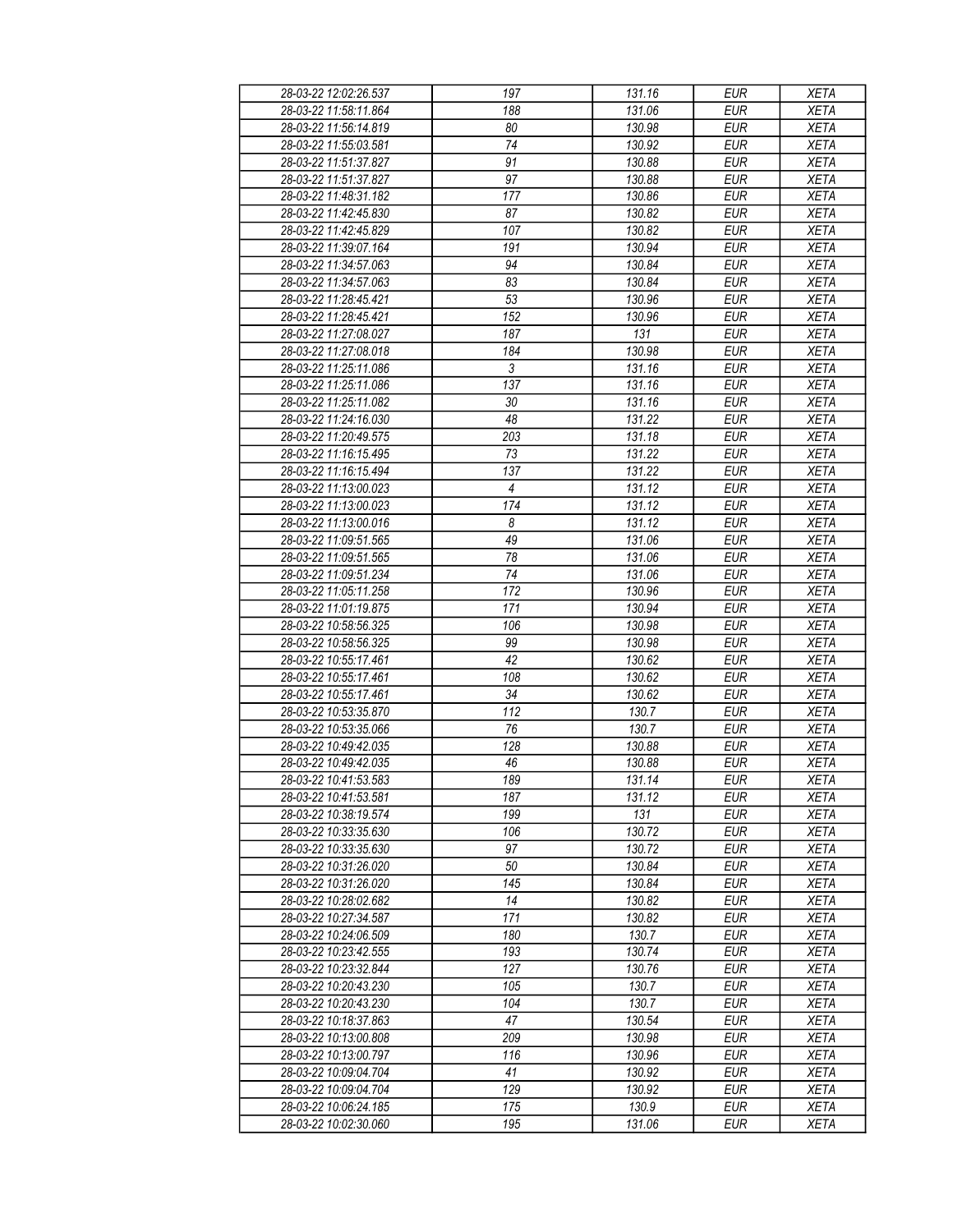| 28-03-22 09:59:37.907 | 130            | 131.16 | <b>EUR</b> | <b>XETA</b> |
|-----------------------|----------------|--------|------------|-------------|
| 28-03-22 09:59:37.907 | 61             | 131.16 | <b>EUR</b> | <b>XETA</b> |
| 28-03-22 09:57:04.104 | 186            | 131.18 | <b>EUR</b> | <b>XETA</b> |
| 28-03-22 09:55:58.089 | 60             | 131.2  | <b>EUR</b> | <b>XETA</b> |
| 28-03-22 09:54:40.539 | 186            | 131.18 | <b>EUR</b> | <b>XETA</b> |
| 28-03-22 09:54:35.995 | 184            | 131.22 | <b>EUR</b> | <b>XETA</b> |
| 28-03-22 09:52:25.613 | 170            | 131.1  | <b>EUR</b> | <b>XETA</b> |
|                       | 183            | 131.04 | <b>EUR</b> | <b>XETA</b> |
| 28-03-22 09:49:26.539 |                |        |            |             |
| 28-03-22 09:47:37.855 | 194            | 130.9  | <b>EUR</b> | <b>XETA</b> |
| 28-03-22 09:44:19.896 | 186            | 130.84 | <b>EUR</b> | <b>XETA</b> |
| 28-03-22 09:40:42.084 | $\mathfrak{Z}$ | 130.84 | <b>EUR</b> | <b>XETA</b> |
| 28-03-22 09:40:41.847 | 46             | 130.84 | <b>EUR</b> | <b>XETA</b> |
| 28-03-22 09:40:41.847 | 137            | 130.84 | <b>EUR</b> | <b>XETA</b> |
| 28-03-22 09:37:58.482 | 172            | 130.88 | <b>EUR</b> | <b>XETA</b> |
| 28-03-22 09:34:38.155 | 64             | 130.8  | <b>EUR</b> | <b>XETA</b> |
| 28-03-22 09:34:38.155 | 106            | 130.8  | <b>EUR</b> | <b>XETA</b> |
| 28-03-22 09:32:48.013 | 189            | 131    | <b>EUR</b> | <b>XETA</b> |
| 28-03-22 09:32:34.545 | 116            | 131.02 | <b>EUR</b> | <b>XETA</b> |
| 28-03-22 09:32:34.545 | 81             | 131.02 | <b>EUR</b> | <b>XETA</b> |
| 28-03-22 09:32:25.788 | 176            | 130.92 | <b>EUR</b> | <b>XETA</b> |
| 28-03-22 09:28:05.315 | 211            | 130.88 | <b>EUR</b> | <b>XETA</b> |
| 28-03-22 09:27:36.643 | 59             | 130.82 | <b>EUR</b> | <b>XETA</b> |
| 28-03-22 09:25:24.375 | 194            | 130.8  | <b>EUR</b> | <b>XETA</b> |
| 28-03-22 09:22:50.459 | 188            | 130.72 | <b>EUR</b> | <b>XETA</b> |
| 28-03-22 09:21:37.912 | 204            | 130.5  | <b>EUR</b> | <b>XETA</b> |
| 28-03-22 09:20:27.757 | 196            | 130.66 | <b>EUR</b> | <b>XETA</b> |
| 28-03-22 09:17:37.528 | 174            | 130.44 | <b>EUR</b> | <b>XETA</b> |
| 28-03-22 09:15:55.612 | 193            | 130.44 | <b>EUR</b> | <b>XETA</b> |
| 28-03-22 09:10:30.985 | 211            | 130.18 | <b>EUR</b> | <b>XETA</b> |
| 28-03-22 09:07:42.784 | 177            | 130.14 | <b>EUR</b> | <b>XETA</b> |
| 28-03-22 09:05:13.001 | 211            | 130.32 | <b>EUR</b> | <b>XETA</b> |
| 28-03-22 09:03:21.572 | 13             | 130.5  | <b>EUR</b> | <b>XETA</b> |
|                       | 181            | 130.5  | <b>EUR</b> |             |
| 28-03-22 09:03:21.572 | 45             |        |            | <b>XETA</b> |
| 28-03-22 08:59:49.154 |                | 130.52 | <b>EUR</b> | <b>XETA</b> |
| 28-03-22 08:59:49.154 | 110            | 130.52 | <b>EUR</b> | <b>XETA</b> |
| 28-03-22 08:59:49.154 | 47             | 130.52 | <b>EUR</b> | <b>XETA</b> |
| 28-03-22 08:56:59.089 | 178            | 130.38 | <b>EUR</b> | <b>XETA</b> |
| 28-03-22 08:53:54.862 | 210            | 130.64 | <b>EUR</b> | <b>XETA</b> |
| 28-03-22 08:52:07.290 | 206            | 130.5  | <b>EUR</b> | <b>XETA</b> |
| 28-03-22 08:52:07.277 | 198            | 130.5  | <b>EUR</b> | <b>XETA</b> |
| 28-03-22 08:47:45.108 | 211            | 130.34 | <b>EUR</b> | <b>XETA</b> |
| 28-03-22 08:45:35.005 | 194            | 130.58 | <b>EUR</b> | <b>XETA</b> |
| 28-03-22 08:43:23.352 | 128            | 130.5  | <b>EUR</b> | <b>XETA</b> |
| 28-03-22 08:43:23.352 | 72             | 130.5  | <b>EUR</b> | <b>XETA</b> |
| 28-03-22 08:39:49.209 | 205            | 130.36 | <b>EUR</b> | <b>XETA</b> |
| 28-03-22 08:37:05.426 | 197            | 130.56 | <b>EUR</b> | <b>XETA</b> |
| 28-03-22 08:35:24.137 | 197            | 130.66 | <b>EUR</b> | <b>XETA</b> |
| 28-03-22 08:35:10.227 | 9              | 130.64 | <b>EUR</b> | <b>XETA</b> |
| 28-03-22 08:32:54.643 | 173            | 130.6  | <b>EUR</b> | <b>XETA</b> |
| 28-03-22 08:31:04.627 | 30             | 130.48 | <b>EUR</b> | <b>XETA</b> |
| 28-03-22 08:31:04.626 | 169            | 130.48 | <b>EUR</b> | <b>XETA</b> |
| 28-03-22 08:29:56.225 | 5              | 130.32 | <b>EUR</b> | <b>XETA</b> |
| 28-03-22 08:29:56.225 | 177            | 130.32 | <b>EUR</b> | <b>XETA</b> |
| 28-03-22 08:29:56.203 | 169            | 130.32 | <b>EUR</b> | <b>XETA</b> |
| 28-03-22 08:28:31.095 | 130            | 130.18 | <b>EUR</b> | <b>XETA</b> |
| 28-03-22 08:28:31.095 | 75             | 130.18 | <b>EUR</b> | <b>XETA</b> |
| 28-03-22 08:25:16.620 | 128            | 130    | <b>EUR</b> | <b>XETA</b> |
| 28-03-22 08:25:16.619 | 60             | 130    | <b>EUR</b> | <b>XETA</b> |
| 28-03-22 08:23:56.377 | 174            | 129.82 | <b>EUR</b> | <b>XETA</b> |
| 28-03-22 08:22:48.226 | 37             | 129.6  | <b>EUR</b> | <b>XETA</b> |
| 28-03-22 08:22:48.226 | 23             | 129.6  | <b>EUR</b> | <b>XETA</b> |
|                       |                |        |            |             |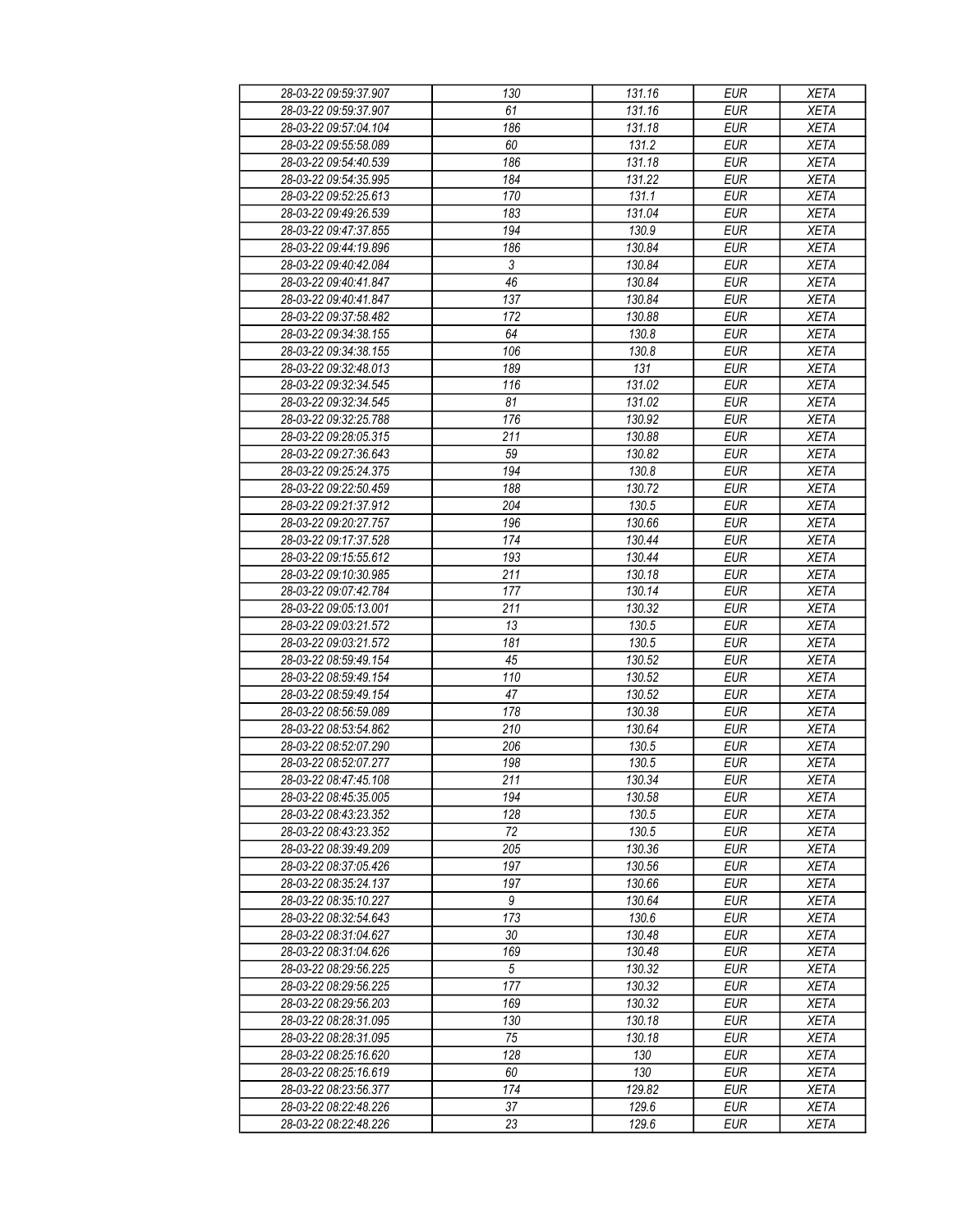| 28-03-22 08:22:48.226 | 36  | 129.6  | <b>EUR</b> | <b>XETA</b> |
|-----------------------|-----|--------|------------|-------------|
| 28-03-22 08:22:48.226 | 29  | 129.6  | <b>EUR</b> | <b>XETA</b> |
| 28-03-22 08:22:48.226 | 71  | 129.6  | <b>EUR</b> | <b>XETA</b> |
| 28-03-22 08:21:30.717 | 205 | 129.4  | <b>EUR</b> | <b>XETA</b> |
| 28-03-22 08:18:56.183 | 198 | 129.54 | <b>EUR</b> | <b>XETA</b> |
| 28-03-22 08:17:46.648 | 36  | 129.62 | <b>EUR</b> | <b>XETA</b> |
| 28-03-22 08:16:44.333 | 201 | 129.94 | <b>EUR</b> | <b>XETA</b> |
| 28-03-22 08:14:32.998 | 79  | 130.04 | <b>EUR</b> | <b>XETA</b> |
| 28-03-22 08:14:32.998 | 92  | 130.04 | <b>EUR</b> | <b>XETA</b> |
| 28-03-22 08:14:14.052 | 181 | 129.96 | <b>EUR</b> | <b>XETA</b> |
| 28-03-22 08:12:28.805 | 189 | 129.92 | <b>EUR</b> | <b>XETA</b> |
| 28-03-22 08:10:05.370 | 187 | 130.4  | <b>EUR</b> | <b>XETA</b> |
| 28-03-22 08:09:41.492 | 195 | 130.44 | <b>EUR</b> | <b>XETA</b> |
| 28-03-22 08:08:36.486 | 170 | 130.62 | <b>EUR</b> | <b>XETA</b> |
| 28-03-22 08:07:42.508 | 53  | 130.66 | <b>EUR</b> | <b>XETA</b> |
| 28-03-22 08:07:42.508 | 125 | 130.66 | <b>EUR</b> | <b>XETA</b> |
| 28-03-22 08:07:42.503 | 33  | 130.62 | <b>EUR</b> | <b>XETA</b> |
| 28-03-22 08:07:42.503 | 178 | 130.62 | <b>EUR</b> | <b>XETA</b> |
| 28-03-22 08:07:39.359 | 183 | 130.64 | <b>EUR</b> | <b>XETA</b> |
| 28-03-22 08:06:48.907 | 156 | 130.2  | <b>EUR</b> | <b>XETA</b> |
| 28-03-22 08:06:48.907 | 20  | 130.2  | <b>EUR</b> | <b>XETA</b> |
| 28-03-22 08:05:55.603 | 143 | 130.28 | <b>EUR</b> | <b>XETA</b> |
| 28-03-22 08:05:55 592 | 205 | 130.26 | <b>EUR</b> | <b>XETA</b> |
| 28-03-22 08:05:43.464 | 111 | 130.22 | <b>EUR</b> | <b>XETA</b> |
| 28-03-22 08:04:27.204 | 85  | 129.8  | <b>EUR</b> | <b>XETA</b> |
| 28-03-22 08:04:27.204 | 86  | 129.8  | <b>EUR</b> | <b>XETA</b> |
| 28-03-22 08:04:27.204 | 37  | 129.8  | <b>EUR</b> | <b>XETA</b> |
| 28-03-22 08:03:28 176 | 181 | 129.7  | <b>EUR</b> | <b>XETA</b> |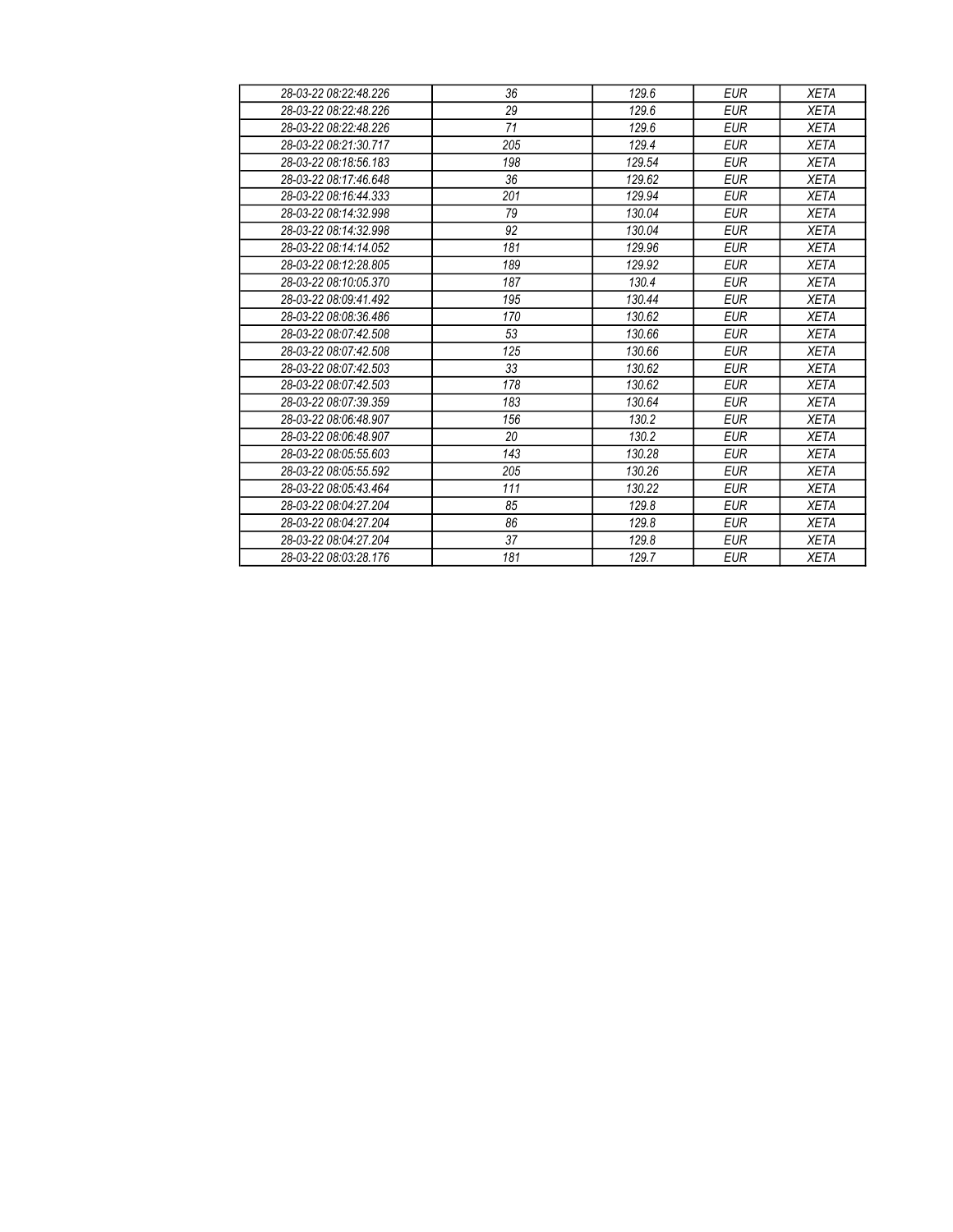## Each order relating to the buy-back programme above according to Art. 5 sec. 3 MAR in conjunction with Art. 25 sec. 1 and 2 MiFiR

In red colour are the fields according to Table 2 of the Annex of Del. Regulation (EU) 2017/580; alternatively you may report the

| Date and Time according to field 9 | <b>Segment MIC code</b><br>according to field 16 | <b>Transaction price</b><br>according to field 28 | <b>Price currency according</b><br>to field 29 | <b>Buy-sell indicator</b><br>according to field 32 |
|------------------------------------|--------------------------------------------------|---------------------------------------------------|------------------------------------------------|----------------------------------------------------|
| 28-03-22 16:29:34.534              | <b>XETA</b>                                      | 129.72                                            | <b>EUR</b>                                     | <b>BUY</b>                                         |
| 28-03-22 16:29:29.296              | <b>XETA</b>                                      | 129.66                                            | <b>EUR</b>                                     | <b>BUY</b>                                         |
| 28-03-22 16:27:59.826              | <b>XETA</b>                                      | 129.68                                            | <b>EUR</b>                                     | <b>BUY</b>                                         |
| 28-03-22 16:27:59.826              | <b>XETA</b>                                      | 129.68                                            | <b>EUR</b>                                     | <b>BUY</b>                                         |
| 28-03-22 16:27:19.902              | <b>XETA</b>                                      | 129.84                                            | <b>EUR</b>                                     | <b>BUY</b>                                         |
| 28-03-22 16:27:02.982              | <b>XETA</b>                                      | 129.84                                            | <b>EUR</b>                                     | <b>BUY</b>                                         |
| 28-03-22 16:26:47.197              | <b>XETA</b>                                      | 129.8                                             | <b>EUR</b>                                     | <b>BUY</b>                                         |
| 28-03-22 16:26:06.481              | <b>XETA</b>                                      | 129.82                                            | <b>EUR</b>                                     | <b>BUY</b>                                         |
| 28-03-22 16:24:34.570              | <b>XETA</b>                                      | 129.92                                            | <b>EUR</b>                                     | <b>BUY</b>                                         |
| 28-03-22 16:24:34.563              | <b>XETA</b>                                      | 129.92                                            | <b>EUR</b>                                     | <b>BUY</b>                                         |
| 28-03-22 16:24:34.563              | <b>XETA</b>                                      | 129.92                                            | <b>EUR</b>                                     | <b>BUY</b>                                         |
| 28-03-22 16:24:02.162              | <b>XETA</b>                                      | 129.84                                            | <b>EUR</b>                                     | <b>BUY</b>                                         |
| 28-03-22 16:24:02.162              | <b>XETA</b>                                      | 129.84                                            | <b>EUR</b>                                     | <b>BUY</b>                                         |
| 28-03-22 16:23:02.086              | <b>XETA</b>                                      | 129.84                                            | <b>EUR</b>                                     | <b>BUY</b>                                         |
| 28-03-22 16:22:53.022              | <b>XETA</b>                                      | 129.88                                            | <b>EUR</b>                                     | <b>BUY</b>                                         |
| 28-03-22 16:22:45.193              | <b>XETA</b>                                      | 129.82                                            | <b>EUR</b>                                     | <b>BUY</b>                                         |
| 28-03-22 16:21:56.802              | <b>XETA</b>                                      | 129.8                                             | <b>EUR</b>                                     | <b>BUY</b>                                         |
| 28-03-22 16:21:56.801              | <b>XETA</b>                                      | 129.8                                             | <b>EUR</b>                                     | <b>BUY</b>                                         |
| 28-03-22 16:21:35.819              | <b>XETA</b>                                      | 129.88                                            | <b>EUR</b>                                     | <b>BUY</b>                                         |
| 28-03-22 16:21:35.819              | <b>XETA</b>                                      | 129.86                                            | <b>EUR</b>                                     | <b>BUY</b>                                         |
| 28-03-22 16:21:16.705              | <b>XETA</b>                                      | 129.88                                            | <b>EUR</b>                                     | <b>BUY</b>                                         |
| 28-03-22 16:19:55.810              | <b>XETA</b>                                      | 129.88                                            | <b>EUR</b>                                     | <b>BUY</b>                                         |
| 28-03-22 16:19:55.810              | <b>XETA</b>                                      | 129.88                                            | <b>EUR</b>                                     | <b>BUY</b>                                         |
| 28-03-22 16:17:47.362              | <b>XETA</b>                                      | 129.72                                            | <b>EUR</b>                                     | <b>BUY</b>                                         |
| 28-03-22 16:16:03.107              | <b>XETA</b>                                      | 129.7                                             | <b>EUR</b>                                     | <b>BUY</b>                                         |
| 28-03-22 16:14:09.012              | <b>XETA</b>                                      | 129.74                                            | <b>EUR</b>                                     | <b>BUY</b>                                         |
| 28-03-22 16:12:21.557              | <b>XETA</b>                                      | 129.62                                            | <b>EUR</b>                                     | <b>BUY</b>                                         |
| 28-03-22 16:10:11.679              | <b>XETA</b>                                      | 129.62                                            | <b>EUR</b>                                     | <b>BUY</b>                                         |
| 28-03-22 16:08:28.942              | <b>XETA</b>                                      | 129.58                                            | <b>EUR</b>                                     | <b>BUY</b>                                         |
| 28-03-22 16:06:22.472              | <b>XETA</b>                                      | 129.56                                            | <b>EUR</b>                                     | <b>BUY</b>                                         |
| 28-03-22 16:04:20.548              | <b>XETA</b>                                      | 129.56                                            | <b>EUR</b>                                     | <b>BUY</b>                                         |
| 28-03-22 16:02:37.251              | <b>XETA</b>                                      | 129.34                                            | <b>EUR</b>                                     | <b>BUY</b>                                         |
| 28-03-22 16:02:03.149              | <b>XETA</b>                                      | 129.46                                            | <b>EUR</b>                                     | <b>BUY</b>                                         |
| 28-03-22 16:02:03.149              | <b>XETA</b>                                      | 129.46                                            | <b>EUR</b>                                     | <b>BUY</b>                                         |
| 28-03-22 16:00:46.650              | <b>XETA</b>                                      | 129.98                                            | <b>EUR</b>                                     | <b>BUY</b>                                         |
| 28-03-22 15:58:45.848              | XETA                                             | 130.02                                            | <b>EUR</b>                                     | <b>BUY</b>                                         |
| 28-03-22 15:58:45.848              | <b>XETA</b>                                      | 130.02                                            | <b>EUR</b>                                     | <b>BUY</b>                                         |
| 28-03-22 15:56:59.683              | <b>XETA</b>                                      | 129.96                                            | <b>EUR</b>                                     | <b>BUY</b>                                         |
| 28-03-22 15:55:36.643              | <b>XETA</b>                                      | 129.96                                            | <b>EUR</b>                                     | <b>BUY</b>                                         |
| 28-03-22 15:54:47.469              | <b>XETA</b>                                      | 129.96                                            | <b>EUR</b>                                     | <b>BUY</b>                                         |
| 28-03-22 15:54:47.445              | <b>XETA</b>                                      | 129.96                                            | <b>EUR</b>                                     | <b>BUY</b>                                         |
| 28-03-22 15:52:51.322              | <b>XETA</b>                                      | 129.9                                             | <b>EUR</b>                                     | <b>BUY</b>                                         |
| 28-03-22 15:51:09.362              | <b>XETA</b>                                      | 129.98                                            | <b>EUR</b>                                     | <b>BUY</b>                                         |
| 28-03-22 15:51:08.977              | <b>XETA</b>                                      | 129.98                                            | <b>EUR</b>                                     | <b>BUY</b>                                         |
| 28-03-22 15:48:52.671              | <b>XETA</b>                                      | 129.96                                            | <b>EUR</b>                                     | <b>BUY</b>                                         |
| 28-03-22 15:48:01.695              | <b>XETA</b>                                      | 129.96                                            | <b>EUR</b>                                     | <b>BUY</b>                                         |
| 28-03-22 15:47:10.527              | <b>XETA</b>                                      | 129.86                                            | <b>EUR</b>                                     | <b>BUY</b>                                         |
| 28-03-22 15:45:18.307              | <b>XETA</b>                                      | 129.72                                            | <b>EUR</b>                                     | <b>BUY</b>                                         |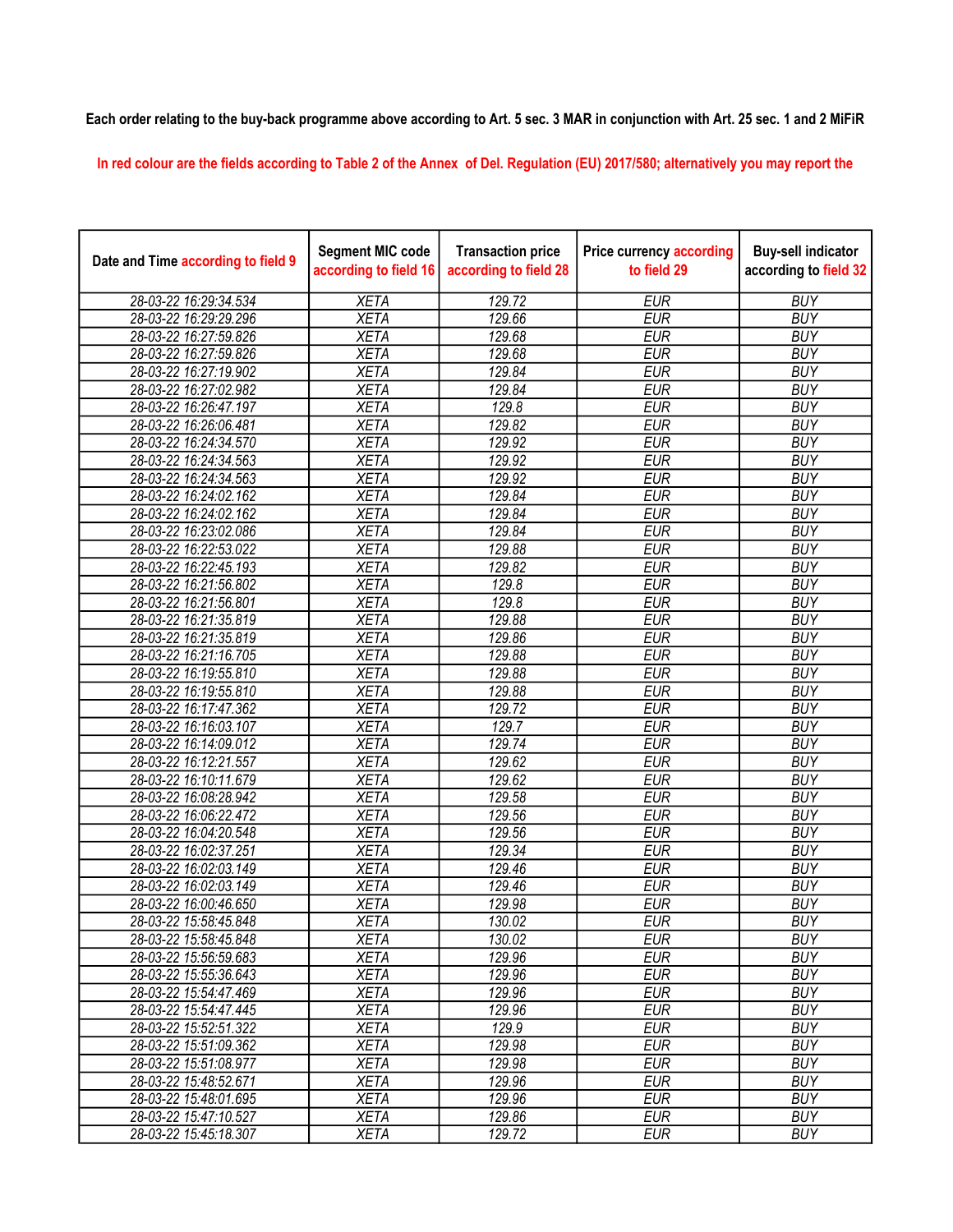| 28-03-22 15:42:51.609                          | <b>XETA</b>                | 129.66 | <b>EUR</b> | <b>BUY</b> |
|------------------------------------------------|----------------------------|--------|------------|------------|
| 28-03-22 15:42:51.609                          | <b>XETA</b>                | 129.66 | <b>EUR</b> | <b>BUY</b> |
| 28-03-22 15:42:51.608                          | <b>XETA</b>                | 129.66 | <b>EUR</b> | <b>BUY</b> |
| 28-03-22 15:40:40.657                          | <b>XETA</b>                | 129.72 | <b>EUR</b> | <b>BUY</b> |
| 28-03-22 15:38:02.643                          | <b>XETA</b>                | 129.7  | <b>EUR</b> | <b>BUY</b> |
| 28-03-22 15:36:02.909                          | <b>XETA</b>                | 130    | <b>EUR</b> | <b>BUY</b> |
| 28-03-22 15:33:52.344                          | <b>XETA</b>                | 129.94 | <b>EUR</b> | <b>BUY</b> |
| 28-03-22 15:33:52.344                          | <b>XETA</b>                | 129.94 | <b>EUR</b> | <b>BUY</b> |
| 28-03-22 15:33:52.356                          | <b>XETA</b>                | 129.94 | <b>EUR</b> | <b>BUY</b> |
| 28-03-22 15:31:54.020                          | <b>XETA</b>                | 130.1  | <b>EUR</b> | <b>BUY</b> |
| 28-03-22 15:29:35.980                          | <b>XETA</b>                | 130.04 | <b>EUR</b> | <b>BUY</b> |
| 28-03-22 15:28:37.611                          | <b>XETA</b>                | 129.94 | <b>EUR</b> | <b>BUY</b> |
| 28-03-22 15:27:06.390                          | <b>XETA</b>                | 129.92 | <b>EUR</b> | <b>BUY</b> |
| 28-03-22 15:25:28.116                          | <b>XETA</b>                | 130    | <b>EUR</b> | <b>BUY</b> |
| 28-03-22 15:23:29.394                          | <b>XETA</b>                | 129.96 | <b>EUR</b> | <b>BUY</b> |
| 28-03-22 15:23:29.394                          | <b>XETA</b>                | 129.96 | <b>EUR</b> | <b>BUY</b> |
| 28-03-22 15:21:33.930                          | <b>XETA</b>                | 130    | <b>EUR</b> | <b>BUY</b> |
| 28-03-22 15:19:33.105                          | <b>XETA</b>                | 129.96 | <b>EUR</b> | <b>BUY</b> |
| 28-03-22 15:19:33.105                          | <b>XETA</b>                | 129.96 | <b>EUR</b> | <b>BUY</b> |
| 28-03-22 15:17:20.022                          | <b>XETA</b>                | 130    | <b>EUR</b> | <b>BUY</b> |
| 28-03-22 15:13:53.614                          | <b>XETA</b>                | 130.12 | <b>EUR</b> | <b>BUY</b> |
| 28-03-22 15:13:49.521                          | <b>XETA</b>                | 130.16 | <b>EUR</b> | <b>BUY</b> |
| 28-03-22 15:13:49.521                          | <b>XETA</b>                | 130.14 | <b>EUR</b> | <b>BUY</b> |
| 28-03-22 15:13:49.511                          | <b>XETA</b>                | 130.14 | <b>EUR</b> | <b>BUY</b> |
| 28-03-22 15:13:49.511                          | <b>XETA</b>                | 130.14 | <b>EUR</b> | <b>BUY</b> |
| 28-03-22 15:11:27.720                          | <b>XETA</b>                | 129.82 | <b>EUR</b> | <b>BUY</b> |
| 28-03-22 15:11:27.720                          | <b>XETA</b>                | 129.82 | <b>EUR</b> | <b>BUY</b> |
| 28-03-22 15:09:09.396                          | <b>XETA</b>                | 129.98 | <b>EUR</b> | <b>BUY</b> |
|                                                |                            | 130    | <b>EUR</b> | <b>BUY</b> |
| 28-03-22 15:08:24.204<br>28-03-22 15:06:42.642 | <b>XETA</b><br><b>XETA</b> | 129.94 | <b>EUR</b> | <b>BUY</b> |
|                                                |                            |        |            |            |
| 28-03-22 15:06:42.642                          | <b>XETA</b>                | 129.94 | <b>EUR</b> | <b>BUY</b> |
| 28-03-22 15:04:08.729                          | <b>XETA</b>                | 129.88 | <b>EUR</b> | <b>BUY</b> |
| 28-03-22 15:04:08.729                          | <b>XETA</b>                | 129.88 | <b>EUR</b> | <b>BUY</b> |
| 28-03-22 15:02:24.139                          | <b>XETA</b>                | 130.22 | <b>EUR</b> | <b>BUY</b> |
| 28-03-22 15:00:43.935                          | <b>XETA</b>                | 130.58 | <b>EUR</b> | <b>BUY</b> |
| 28-03-22 14:58:21.634                          | <b>XETA</b>                | 130.78 | <b>EUR</b> | <b>BUY</b> |
| 28-03-22 14:56:53.224                          | <b>XETA</b>                | 130.96 | EUR        | <b>BUY</b> |
| 28-03-22 14:56:53.224                          | <b>XETA</b>                | 130.96 | <b>EUR</b> | <b>BUY</b> |
| 28-03-22 14:54:30.125                          | <b>XETA</b>                | 131.06 | <b>EUR</b> | <b>BUY</b> |
| 28-03-22 14:52:19.297                          | <b>XETA</b>                | 131    | <b>EUR</b> | <b>BUY</b> |
| 28-03-22 14:52:19.275                          | <b>XETA</b>                | 131    | <b>EUR</b> | <b>BUY</b> |
| 28-03-22 14:51:11.732                          | <b>XETA</b>                | 130.94 | <b>EUR</b> | <b>BUY</b> |
| 28-03-22 14:51:11.732                          | <b>XETA</b>                | 130.94 | <b>EUR</b> | <b>BUY</b> |
| 28-03-22 14:50:42.471                          | <b>XETA</b>                | 130.96 | <b>EUR</b> | <b>BUY</b> |
| 28-03-22 14:48:18.447                          | <b>XETA</b>                | 131.02 | <b>EUR</b> | <b>BUY</b> |
| 28-03-22 14:46:36.653                          | <b>XETA</b>                | 131.06 | <b>EUR</b> | <b>BUY</b> |
| 28-03-22 14:46:36.653                          | <b>XETA</b>                | 131.06 | EUR        | <b>BUY</b> |
| 28-03-22 14:44:24.870                          | <b>XETA</b>                | 131.24 | <b>EUR</b> | <b>BUY</b> |
| 28-03-22 14:44:24.870                          | <b>XETA</b>                | 131.24 | <b>EUR</b> | <b>BUY</b> |
| 28-03-22 14:43:23.460                          | <b>XETA</b>                | 131.34 | <b>EUR</b> | <b>BUY</b> |
| 28-03-22 14:41:46.617                          | <b>XETA</b>                | 131.42 | <b>EUR</b> | <b>BUY</b> |
| 28-03-22 14:39:37.771                          | <b>XETA</b>                | 131.16 | <b>EUR</b> | <b>BUY</b> |
| 28-03-22 14:38:07.995                          | <b>XETA</b>                | 131.16 | <b>EUR</b> | <b>BUY</b> |
| 28-03-22 14:38:07.995                          | XETA                       | 131.16 | <b>EUR</b> | <b>BUY</b> |
|                                                |                            |        |            |            |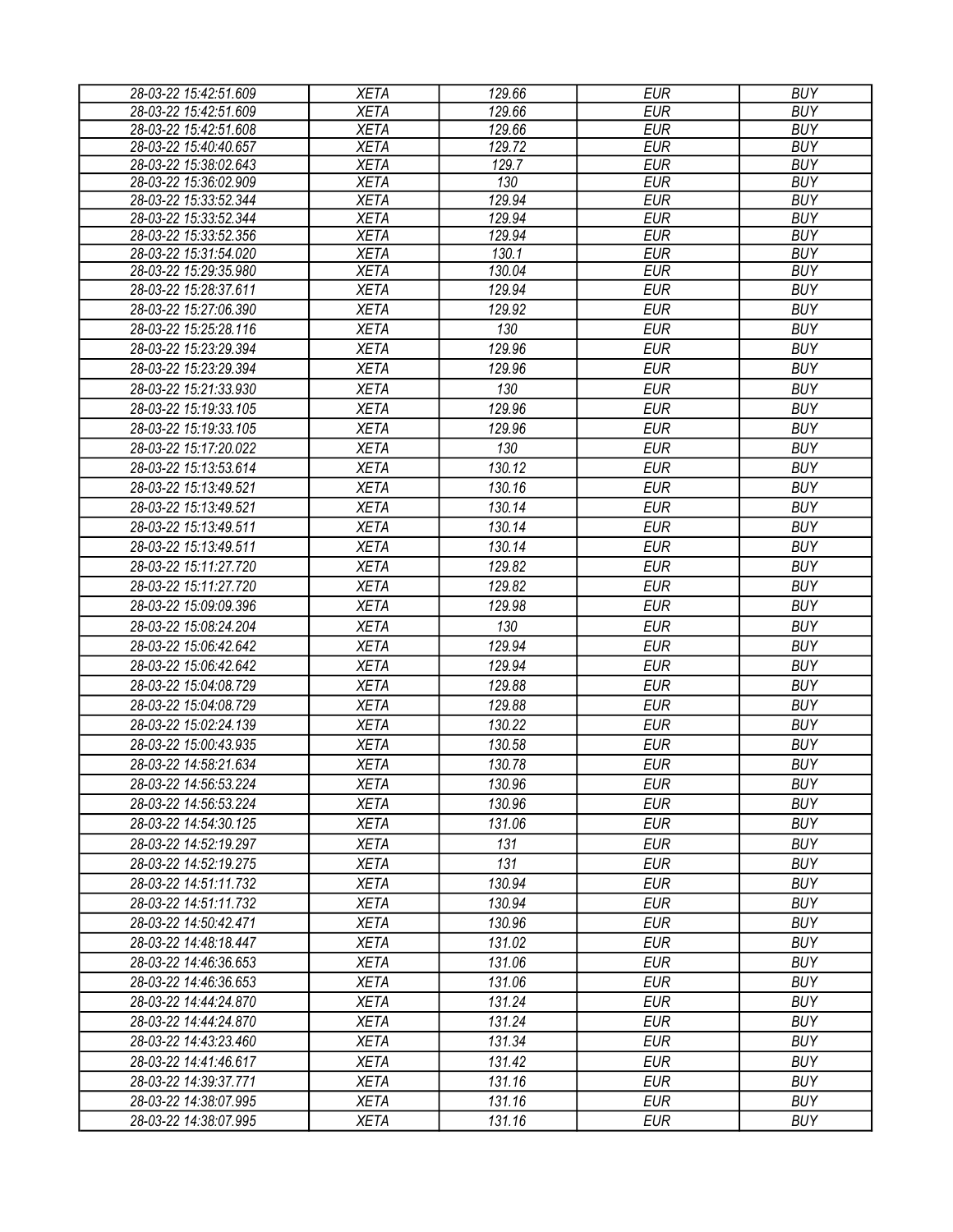| 28-03-22 14:36:01.698                          | <b>XETA</b>                | 131.06 | <b>EUR</b> | <b>BUY</b> |
|------------------------------------------------|----------------------------|--------|------------|------------|
| 28-03-22 14:34:42.689                          | <b>XETA</b>                | 131.06 | <b>EUR</b> | <b>BUY</b> |
| 28-03-22 14:34:42.689                          | <b>XETA</b>                | 131.06 | <b>EUR</b> | <b>BUY</b> |
| 28-03-22 14:34:17.301                          | <b>XETA</b>                | 131    | <b>EUR</b> | <b>BUY</b> |
| 28-03-22 14:33:12.503                          | <b>XETA</b>                | 130.94 | <b>EUR</b> | <b>BUY</b> |
| 28-03-22 14:31:26.998                          | <b>XETA</b>                | 130.96 | <b>EUR</b> | <b>BUY</b> |
| 28-03-22 14:30:33.787                          | <b>XETA</b>                | 131.04 | <b>EUR</b> | <b>BUY</b> |
| 28-03-22 14:29:31.599                          | <b>XETA</b>                | 130.72 | <b>EUR</b> | <b>BUY</b> |
| 28-03-22 14:29:31.588                          | <b>XETA</b>                | 130.7  | <b>EUR</b> | <b>BUY</b> |
| 28-03-22 14:26:45.313                          | <b>XETA</b>                | 130.7  | <b>EUR</b> | <b>BUY</b> |
| 28-03-22 14:23:29.358                          | <b>XETA</b>                | 130.7  | <b>EUR</b> | <b>BUY</b> |
| 28-03-22 14:19:55.803                          | <b>XETA</b>                | 130.76 | <b>EUR</b> | <b>BUY</b> |
| 28-03-22 14:19:55.804                          | <b>XETA</b>                | 130.76 | <b>EUR</b> | <b>BUY</b> |
| 28-03-22 14:15:59.068                          | <b>XETA</b>                | 131.12 | <b>EUR</b> | <b>BUY</b> |
| 28-03-22 14:13:08.972                          | <b>XETA</b>                | 130.96 | <b>EUR</b> | <b>BUY</b> |
| 28-03-22 14:10:23.877                          | <b>XETA</b>                | 131.02 | <b>EUR</b> | <b>BUY</b> |
| 28-03-22 14:06:40.042                          | <b>XETA</b>                | 131.06 | <b>EUR</b> | <b>BUY</b> |
| 28-03-22 14:06:40.042                          | <b>XETA</b>                | 131.06 | <b>EUR</b> | <b>BUY</b> |
| 28-03-22 14:03:25.040                          | <b>XETA</b>                | 131.06 | <b>EUR</b> | <b>BUY</b> |
| 28-03-22 14:01:07.021                          | <b>XETA</b>                | 131.12 | <b>EUR</b> | <b>BUY</b> |
| 28-03-22 13:58:00.821                          | <b>XETA</b>                | 131.1  | <b>EUR</b> | <b>BUY</b> |
| 28-03-22 13:57:04.374                          | <b>XETA</b>                | 131.08 | <b>EUR</b> | <b>BUY</b> |
| 28-03-22 13:55:58.231                          | <b>XETA</b>                | 130.9  | <b>EUR</b> | <b>BUY</b> |
| 28-03-22 13:55:58.231                          | <b>XETA</b>                | 130.9  | <b>EUR</b> | <b>BUY</b> |
| 28-03-22 13:52:32.266                          | <b>XETA</b>                | 130.86 | <b>EUR</b> | <b>BUY</b> |
| 28-03-22 13:49:13.774                          | <b>XETA</b>                | 130.78 | <b>EUR</b> | <b>BUY</b> |
| 28-03-22 13:49:13.774                          | <b>XETA</b>                | 130.78 | <b>EUR</b> | <b>BUY</b> |
| 28-03-22 13:45:39.694                          | <b>XETA</b>                | 130.84 | <b>EUR</b> | <b>BUY</b> |
| 28-03-22 13:40:51.911                          | <b>XETA</b>                | 131.06 | <b>EUR</b> | <b>BUY</b> |
| 28-03-22 13:40:51.908                          | <b>XETA</b>                | 131.04 | <b>EUR</b> | <b>BUY</b> |
| 28-03-22 13:40:51.908                          | <b>XETA</b>                | 131.04 | <b>EUR</b> | <b>BUY</b> |
| 28-03-22 13:39:44.026                          | <b>XETA</b>                | 131.22 | <b>EUR</b> | <b>BUY</b> |
| 28-03-22 13:36:53.015                          | <b>XETA</b>                | 131.38 | <b>EUR</b> | <b>BUY</b> |
| 28-03-22 13:32:55.097                          | <b>XETA</b>                | 131.28 | <b>EUR</b> | <b>BUY</b> |
| 28-03-22 13:29:38.937                          | <b>XETA</b>                | 131.18 | <b>EUR</b> | <b>BUY</b> |
|                                                | <b>XETA</b>                | 131.24 | <b>EUR</b> | <b>BUY</b> |
| 28-03-22 13:26:38.742<br>28-03-22 13:23:57.975 |                            | 131.36 | <b>EUR</b> | <b>BUY</b> |
| 28-03-22 13:21:40.889                          | <b>XETA</b><br><b>XETA</b> | 131.46 | <b>EUR</b> | <b>BUY</b> |
|                                                |                            | 131.46 | <b>EUR</b> | <b>BUY</b> |
| 28-03-22 13:21:40.889                          | <b>XETA</b>                |        | <b>EUR</b> | <b>BUY</b> |
| 28-03-22 13:20:51.102                          | <b>XETA</b>                | 131.46 |            |            |
| 28-03-22 13:18:25.316                          | <b>XETA</b>                | 131.6  | <b>EUR</b> | <b>BUY</b> |
| 28-03-22 13:16:17.847                          | <b>XETA</b>                | 131.7  | <b>EUR</b> | <b>BUY</b> |
| 28-03-22 13:08:54.983                          | <b>XETA</b>                | 131.64 | <b>EUR</b> | <b>BUY</b> |
| 28-03-22 13:08:54.972                          | <b>XETA</b>                | 131.64 | <b>EUR</b> | <b>BUY</b> |
| 28-03-22 13:03:19.108                          | <b>XETA</b>                | 131.9  | <b>EUR</b> | <b>BUY</b> |
| 28-03-22 13:03:19.098                          | <b>XETA</b>                | 131.88 | <b>EUR</b> | <b>BUY</b> |
| 28-03-22 12:59:51.270                          | <b>XETA</b>                | 132    | <b>EUR</b> | <b>BUY</b> |
| 28-03-22 12:54:43.405                          | XETA                       | 132.1  | <b>EUR</b> | <b>BUY</b> |
| 28-03-22 12:54:43.394                          | <b>XETA</b>                | 132.08 | <b>EUR</b> | <b>BUY</b> |
| 28-03-22 12:50:45.836                          | <b>XETA</b>                | 132.04 | <b>EUR</b> | <b>BUY</b> |
| 28-03-22 12:44:54.526                          | <b>XETA</b>                | 131.72 | <b>EUR</b> | <b>BUY</b> |
| 28-03-22 12:44:54.532                          | XETA                       | 131.74 | <b>EUR</b> | <b>BUY</b> |
| 28-03-22 12:44:54.526                          | XETA                       | 131.72 | <b>EUR</b> | <b>BUY</b> |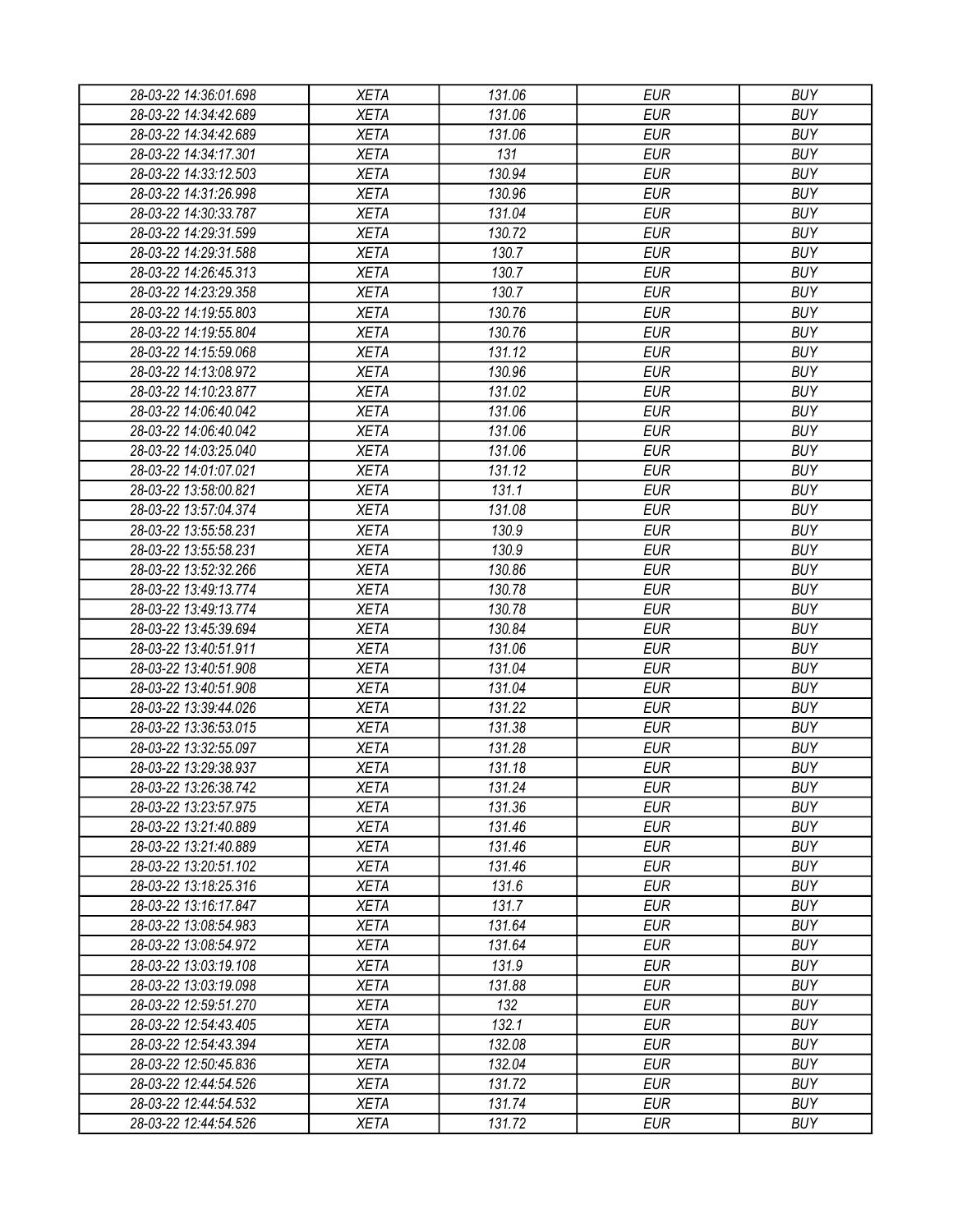| 28-03-22 12:40:11.539                          | <b>XETA</b> | 131.84 | <b>EUR</b> | <b>BUY</b> |
|------------------------------------------------|-------------|--------|------------|------------|
| 28-03-22 12:36:21.145                          | <b>XETA</b> | 131.96 | <b>EUR</b> | <b>BUY</b> |
| 28-03-22 12:36:21.145                          | <b>XETA</b> | 131.96 | <b>EUR</b> | <b>BUY</b> |
| 28-03-22 12:36:21.145                          | <b>XETA</b> | 131.96 | <b>EUR</b> | <b>BUY</b> |
| 28-03-22 12:33:00.771                          | <b>XETA</b> | 131.84 | <b>EUR</b> | <b>BUY</b> |
| 28-03-22 12:29:56.404                          | <b>XETA</b> | 131.68 | <b>EUR</b> | <b>BUY</b> |
| 28-03-22 12:26:19.483                          | <b>XETA</b> | 131.84 | <b>EUR</b> | <b>BUY</b> |
| 28-03-22 12:23:01.762                          | <b>XETA</b> | 131.66 | <b>EUR</b> | <b>BUY</b> |
| 28-03-22 12:18:05.098                          | <b>XETA</b> | 131.48 | <b>EUR</b> | <b>BUY</b> |
| 28-03-22 12:18:05.087                          | <b>XETA</b> | 131.46 | <b>EUR</b> | <b>BUY</b> |
| 28-03-22 12:15:40.168                          | <b>XETA</b> | 131.56 | <b>EUR</b> | <b>BUY</b> |
| 28-03-22 12:15:40.167                          | <b>XETA</b> | 131.56 | <b>EUR</b> | <b>BUY</b> |
| 28-03-22 12:15:40.167                          | <b>XETA</b> | 131.56 | <b>EUR</b> | <b>BUY</b> |
| 28-03-22 12:13:52.183                          | <b>XETA</b> | 131.52 | <b>EUR</b> | <b>BUY</b> |
| 28-03-22 12:10:13.904                          | <b>XETA</b> | 131.44 | <b>EUR</b> | <b>BUY</b> |
| 28-03-22 12:10:13.904                          | <b>XETA</b> | 131.44 | <b>EUR</b> | <b>BUY</b> |
| 28-03-22 12:10:13.904                          | <b>XETA</b> | 131.44 | <b>EUR</b> | <b>BUY</b> |
| 28-03-22 12:07:08.728                          | <b>XETA</b> | 131.3  | <b>EUR</b> | <b>BUY</b> |
| 28-03-22 12:05:22.719                          | <b>XETA</b> | 131.3  | <b>EUR</b> | <b>BUY</b> |
| 28-03-22 12:04:39.235                          | <b>XETA</b> | 131.28 | <b>EUR</b> | <b>BUY</b> |
| 28-03-22 12:03:06.419                          | <b>XETA</b> | 131.22 | <b>EUR</b> | <b>BUY</b> |
| 28-03-22 12:03:06.419                          | <b>XETA</b> | 131.22 | <b>EUR</b> | <b>BUY</b> |
| 28-03-22 12:03:00.666                          | <b>XETA</b> | 131.24 | <b>EUR</b> | <b>BUY</b> |
| 28-03-22 12:03:00.666                          | <b>XETA</b> | 131.24 | <b>EUR</b> | <b>BUY</b> |
| 28-03-22 12:03:00.085                          | <b>XETA</b> | 131.24 | <b>EUR</b> | <b>BUY</b> |
| 28-03-22 12:02:26.537                          | <b>XETA</b> | 131.16 | <b>EUR</b> | <b>BUY</b> |
| 28-03-22 11:58:11.864                          | <b>XETA</b> | 131.06 | <b>EUR</b> | <b>BUY</b> |
| 28-03-22 11:56:14.819                          | <b>XETA</b> | 130.98 | <b>EUR</b> | <b>BUY</b> |
| 28-03-22 11:55:03.581                          | <b>XETA</b> | 130.92 | <b>EUR</b> | <b>BUY</b> |
| 28-03-22 11:51:37.827                          | <b>XETA</b> | 130.88 | <b>EUR</b> | <b>BUY</b> |
| 28-03-22 11:51:37.827                          | <b>XETA</b> | 130.88 | <b>EUR</b> | <b>BUY</b> |
| 28-03-22 11:48:31.182                          | <b>XETA</b> | 130.86 | <b>EUR</b> | <b>BUY</b> |
| 28-03-22 11:42:45.830                          | <b>XETA</b> | 130.82 | <b>EUR</b> | <b>BUY</b> |
| 28-03-22 11:42:45.829                          | <b>XETA</b> | 130.82 | <b>EUR</b> | <b>BUY</b> |
| 28-03-22 11:39:07.164                          | <b>XETA</b> | 130.94 | <b>EUR</b> | <b>BUY</b> |
| 28-03-22 11:34:57.063                          | <b>XETA</b> | 130.84 | <b>EUR</b> | <b>BUY</b> |
| 28-03-22 11:34:57.063                          | <b>XETA</b> | 130.84 | <b>EUR</b> | <b>BUY</b> |
| 28-03-22 11:28:45.421                          | <b>XETA</b> | 130.96 | <b>EUR</b> | <b>BUY</b> |
|                                                | <b>XETA</b> | 130.96 | <b>EUR</b> | <b>BUY</b> |
| 28-03-22 11:28:45.421<br>28-03-22 11:27:08.027 | <b>XETA</b> | 131    | <b>EUR</b> | <b>BUY</b> |
|                                                |             |        | <b>EUR</b> | <b>BUY</b> |
| 28-03-22 11:27:08.018                          | <b>XETA</b> | 130.98 |            |            |
| 28-03-22 11:25:11.086                          | <b>XETA</b> | 131.16 | <b>EUR</b> | <b>BUY</b> |
| 28-03-22 11:25:11.086                          | <b>XETA</b> | 131.16 | <b>EUR</b> | <b>BUY</b> |
| 28-03-22 11:25:11.082                          | <b>XETA</b> | 131.16 | <b>EUR</b> | <b>BUY</b> |
| 28-03-22 11:24:16.030                          | <b>XETA</b> | 131.22 | <b>EUR</b> | <b>BUY</b> |
| 28-03-22 11:20:49.575                          | <b>XETA</b> | 131.18 | <b>EUR</b> | <b>BUY</b> |
| 28-03-22 11:16:15.495                          | <b>XETA</b> | 131.22 | <b>EUR</b> | <b>BUY</b> |
| 28-03-22 11:16:15.494                          | XETA        | 131.22 | <b>EUR</b> | <b>BUY</b> |
| 28-03-22 11:13:00.023                          | <b>XETA</b> | 131.12 | <b>EUR</b> | <b>BUY</b> |
| 28-03-22 11:13:00.023                          | <b>XETA</b> | 131.12 | <b>EUR</b> | <b>BUY</b> |
| 28-03-22 11:13:00.016                          | <b>XETA</b> | 131.12 | <b>EUR</b> | <b>BUY</b> |
| 28-03-22 11:09:51.565                          | XETA        | 131.06 | <b>EUR</b> | <b>BUY</b> |
| 28-03-22 11:09:51.565                          | XETA        | 131.06 | <b>EUR</b> | <b>BUY</b> |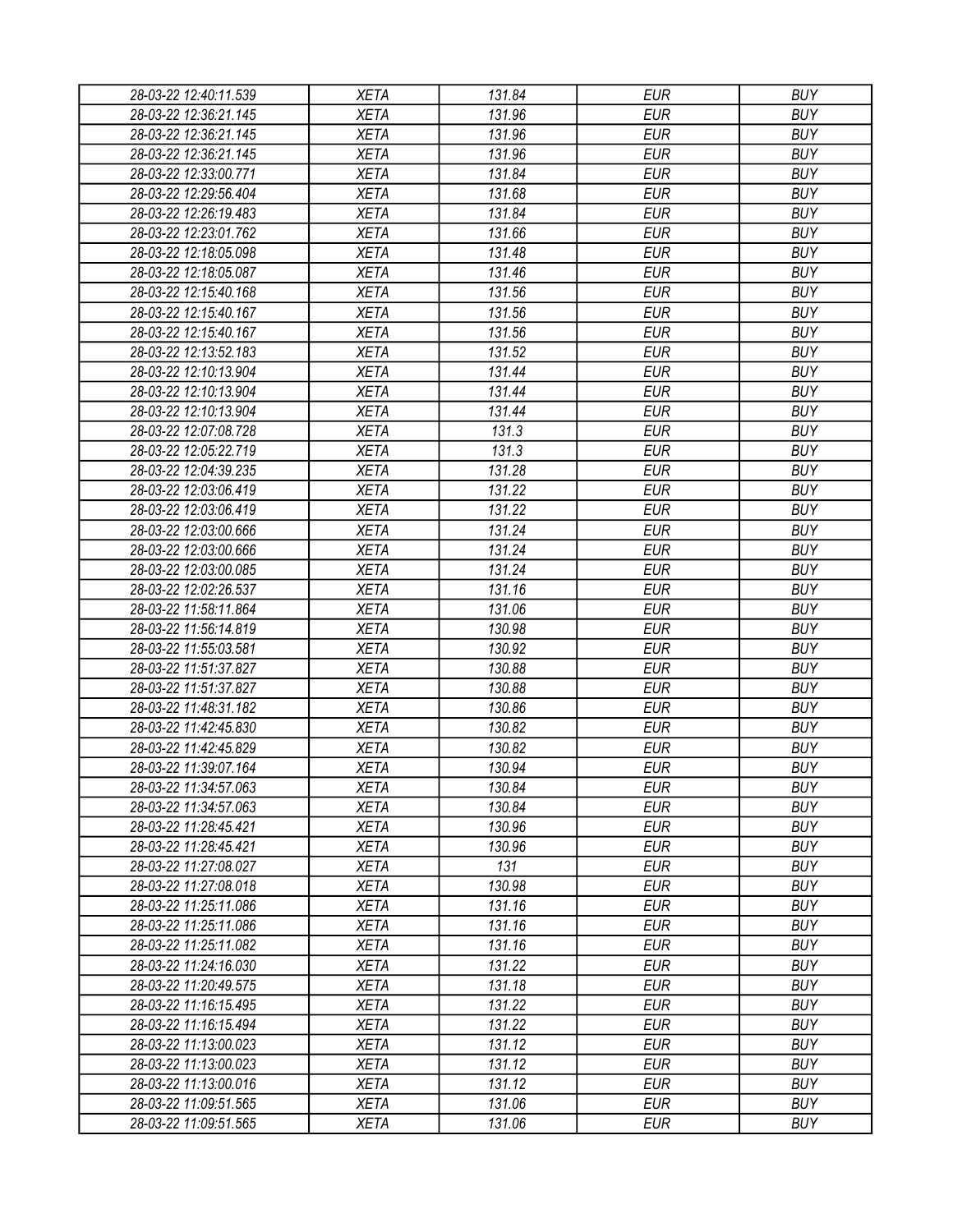| 28-03-22 11:09:51.234 | <b>XETA</b> | 131.06 | <b>EUR</b> | <b>BUY</b> |
|-----------------------|-------------|--------|------------|------------|
| 28-03-22 11:05:11.258 | <b>XETA</b> | 130.96 | <b>EUR</b> | <b>BUY</b> |
| 28-03-22 11:01:19.875 | <b>XETA</b> | 130.94 | <b>EUR</b> | <b>BUY</b> |
| 28-03-22 10:58:56.325 | <b>XETA</b> | 130.98 | <b>EUR</b> | <b>BUY</b> |
| 28-03-22 10:58:56.325 | <b>XETA</b> | 130.98 | <b>EUR</b> | <b>BUY</b> |
| 28-03-22 10:55:17.461 | <b>XETA</b> | 130.62 | <b>EUR</b> | <b>BUY</b> |
| 28-03-22 10:55:17.461 | <b>XETA</b> | 130.62 | <b>EUR</b> | <b>BUY</b> |
| 28-03-22 10:55:17.461 | <b>XETA</b> | 130.62 | <b>EUR</b> | <b>BUY</b> |
| 28-03-22 10:53:35.870 | <b>XETA</b> | 130.7  | <b>EUR</b> | <b>BUY</b> |
| 28-03-22 10:53:35.066 | <b>XETA</b> | 130.7  | <b>EUR</b> | <b>BUY</b> |
| 28-03-22 10:49:42.035 | <b>XETA</b> | 130.88 | <b>EUR</b> | <b>BUY</b> |
| 28-03-22 10:49:42.035 | <b>XETA</b> | 130.88 | <b>EUR</b> | <b>BUY</b> |
| 28-03-22 10:41:53.583 | <b>XETA</b> | 131.14 | <b>EUR</b> | <b>BUY</b> |
| 28-03-22 10:41:53.581 | <b>XETA</b> | 131.12 | <b>EUR</b> | <b>BUY</b> |
| 28-03-22 10:38:19.574 | <b>XETA</b> | 131    | <b>EUR</b> | <b>BUY</b> |
| 28-03-22 10:33:35.630 | <b>XETA</b> | 130.72 | <b>EUR</b> | <b>BUY</b> |
| 28-03-22 10:33:35.630 | <b>XETA</b> | 130.72 | <b>EUR</b> | <b>BUY</b> |
| 28-03-22 10:31:26.020 | <b>XETA</b> | 130.84 | <b>EUR</b> | <b>BUY</b> |
| 28-03-22 10:31:26.020 | <b>XETA</b> | 130.84 | <b>EUR</b> | <b>BUY</b> |
| 28-03-22 10:28:02.682 | <b>XETA</b> | 130.82 | <b>EUR</b> | <b>BUY</b> |
| 28-03-22 10:27:34.587 | <b>XETA</b> | 130.82 | <b>EUR</b> | <b>BUY</b> |
| 28-03-22 10:24:06.509 | <b>XETA</b> | 130.7  | <b>EUR</b> | <b>BUY</b> |
| 28-03-22 10:23:42.555 | <b>XETA</b> | 130.74 | <b>EUR</b> | <b>BUY</b> |
| 28-03-22 10:23:32.844 | <b>XETA</b> | 130.76 | <b>EUR</b> | <b>BUY</b> |
| 28-03-22 10:20:43.230 | <b>XETA</b> | 130.7  | <b>EUR</b> | <b>BUY</b> |
| 28-03-22 10:20:43.230 | <b>XETA</b> | 130.7  | <b>EUR</b> | <b>BUY</b> |
| 28-03-22 10:18:37.863 | <b>XETA</b> | 130.54 | <b>EUR</b> | <b>BUY</b> |
| 28-03-22 10:13:00.808 | <b>XETA</b> | 130.98 | <b>EUR</b> | <b>BUY</b> |
| 28-03-22 10:13:00.797 | <b>XETA</b> | 130.96 | <b>EUR</b> | <b>BUY</b> |
| 28-03-22 10:09:04.704 | <b>XETA</b> | 130.92 | <b>EUR</b> | <b>BUY</b> |
| 28-03-22 10:09:04.704 | <b>XETA</b> | 130.92 | <b>EUR</b> | <b>BUY</b> |
| 28-03-22 10:06:24.185 | <b>XETA</b> | 130.9  | <b>EUR</b> | <b>BUY</b> |
| 28-03-22 10:02:30.060 | <b>XETA</b> | 131.06 | <b>EUR</b> | <b>BUY</b> |
| 28-03-22 09:59:37.907 | <b>XETA</b> | 131.16 | <b>EUR</b> | <b>BUY</b> |
| 28-03-22 09:59:37.907 | <b>XETA</b> | 131.16 | <b>EUR</b> | <b>BUY</b> |
| 28-03-22 09:57:04.104 | <b>XETA</b> | 131.18 | <b>EUR</b> | <b>BUY</b> |
| 28-03-22 09:55:58.089 | <b>XETA</b> | 131.2  | <b>EUR</b> | <b>BUY</b> |
| 28-03-22 09:54:40.539 | <b>XETA</b> | 131.18 | <b>EUR</b> | <b>BUY</b> |
| 28-03-22 09:54:35.995 | <b>XETA</b> | 131.22 | <b>EUR</b> | <b>BUY</b> |
| 28-03-22 09:52:25.613 | <b>XETA</b> | 131.1  | <b>EUR</b> | <b>BUY</b> |
|                       |             |        | <b>EUR</b> | <b>BUY</b> |
| 28-03-22 09:49:26.539 | <b>XETA</b> | 131.04 |            | <b>BUY</b> |
| 28-03-22 09:47:37.855 | <b>XETA</b> | 130.9  | <b>EUR</b> | <b>BUY</b> |
| 28-03-22 09:44:19.896 | <b>XETA</b> | 130.84 | <b>EUR</b> |            |
| 28-03-22 09:40:42.084 | <b>XETA</b> | 130.84 | <b>EUR</b> | <b>BUY</b> |
| 28-03-22 09:40:41.847 | <b>XETA</b> | 130.84 | <b>EUR</b> | <b>BUY</b> |
| 28-03-22 09:40:41.847 | <b>XETA</b> | 130.84 | <b>EUR</b> | <b>BUY</b> |
| 28-03-22 09:37:58.482 | <b>XETA</b> | 130.88 | <b>EUR</b> | <b>BUY</b> |
| 28-03-22 09:34:38.155 | XETA        | 130.8  | <b>EUR</b> | <b>BUY</b> |
| 28-03-22 09:34:38.155 | <b>XETA</b> | 130.8  | <b>EUR</b> | <b>BUY</b> |
| 28-03-22 09:32:48.013 | <b>XETA</b> | 131    | <b>EUR</b> | <b>BUY</b> |
| 28-03-22 09:32:34.545 | <b>XETA</b> | 131.02 | <b>EUR</b> | <b>BUY</b> |
| 28-03-22 09:32:34.545 | XETA        | 131.02 | <b>EUR</b> | <b>BUY</b> |
| 28-03-22 09:32:25.788 | XETA        | 130.92 | <b>EUR</b> | <b>BUY</b> |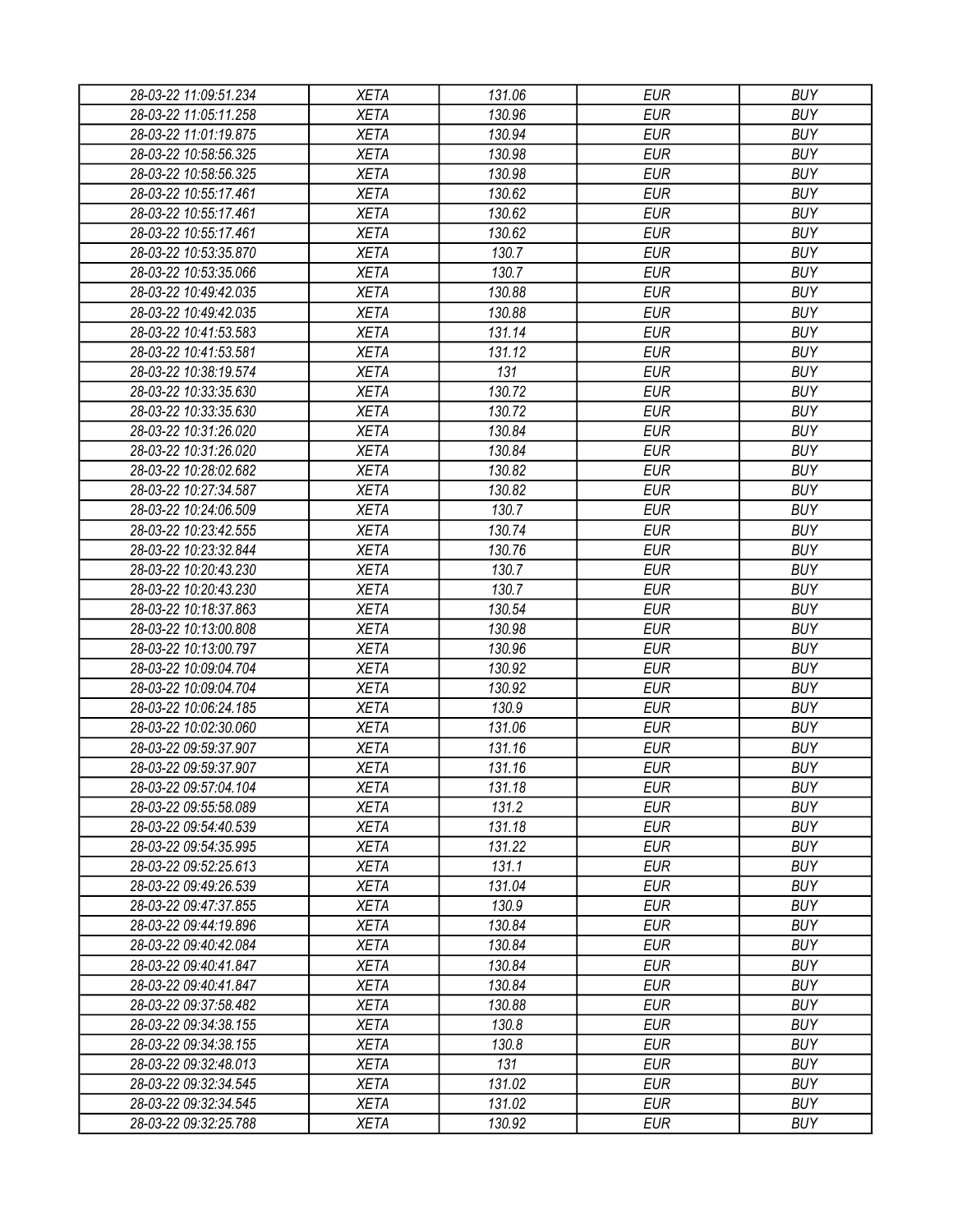| 28-03-22 09:28:05.315 | <b>XETA</b> | 130.88         | <b>EUR</b> | <b>BUY</b>               |
|-----------------------|-------------|----------------|------------|--------------------------|
| 28-03-22 09:27:36.643 | <b>XETA</b> | 130.82         | <b>EUR</b> | <b>BUY</b>               |
| 28-03-22 09:25:24.375 | <b>XETA</b> | 130.8          | <b>EUR</b> | <b>BUY</b>               |
| 28-03-22 09:22:50.459 | <b>XETA</b> | 130.72         | <b>EUR</b> | <b>BUY</b>               |
| 28-03-22 09:21:37.912 | <b>XETA</b> | 130.5          | <b>EUR</b> | <b>BUY</b>               |
| 28-03-22 09:20:27.757 | <b>XETA</b> | 130.66         | <b>EUR</b> | <b>BUY</b>               |
| 28-03-22 09:17:37.528 | <b>XETA</b> | 130.44         | <b>EUR</b> | <b>BUY</b>               |
| 28-03-22 09:15:55.612 | <b>XETA</b> | 130.44         | <b>EUR</b> | <b>BUY</b>               |
| 28-03-22 09:10:30.985 | <b>XETA</b> | 130.18         | <b>EUR</b> | <b>BUY</b>               |
| 28-03-22 09:07:42.784 | <b>XETA</b> | 130.14         | <b>EUR</b> | <b>BUY</b>               |
| 28-03-22 09:05:13.001 | <b>XETA</b> | 130.32         | <b>EUR</b> | <b>BUY</b>               |
| 28-03-22 09:03:21.572 | <b>XETA</b> | 130.5          | <b>EUR</b> | <b>BUY</b>               |
| 28-03-22 09:03:21.572 | <b>XETA</b> | 130.5          | <b>EUR</b> | <b>BUY</b>               |
| 28-03-22 08:59:49.154 | <b>XETA</b> | 130.52         | <b>EUR</b> | <b>BUY</b>               |
| 28-03-22 08:59:49.154 | <b>XETA</b> | 130.52         | <b>EUR</b> | <b>BUY</b>               |
| 28-03-22 08:59:49.154 | <b>XETA</b> | 130.52         | <b>EUR</b> | <b>BUY</b>               |
| 28-03-22 08:56:59.089 | <b>XETA</b> | 130.38         | <b>EUR</b> | <b>BUY</b>               |
| 28-03-22 08:53:54.862 | <b>XETA</b> | 130.64         | <b>EUR</b> | <b>BUY</b>               |
| 28-03-22 08:52:07.290 | <b>XETA</b> | 130.5          | <b>EUR</b> | <b>BUY</b>               |
| 28-03-22 08:52:07.277 | <b>XETA</b> | 130.5          | <b>EUR</b> | <b>BUY</b>               |
| 28-03-22 08:47:45.108 | <b>XETA</b> | 130.34         | <b>EUR</b> | <b>BUY</b>               |
| 28-03-22 08:45:35.005 | <b>XETA</b> | 130.58         | <b>EUR</b> | <b>BUY</b>               |
| 28-03-22 08:43:23.352 | <b>XETA</b> | 130.5          | <b>EUR</b> | <b>BUY</b>               |
| 28-03-22 08:43:23.352 | <b>XETA</b> | 130.5          | <b>EUR</b> | <b>BUY</b>               |
| 28-03-22 08:39:49.209 | <b>XETA</b> | 130.36         | <b>EUR</b> | <b>BUY</b>               |
| 28-03-22 08:37:05.426 | <b>XETA</b> | 130.56         | <b>EUR</b> | <b>BUY</b>               |
| 28-03-22 08:35:24.137 | <b>XETA</b> | 130.66         | <b>EUR</b> | <b>BUY</b>               |
| 28-03-22 08:35:10.227 | <b>XETA</b> | 130.64         | <b>EUR</b> | <b>BUY</b>               |
| 28-03-22 08:32:54.643 | <b>XETA</b> | 130.6          | <b>EUR</b> | <b>BUY</b>               |
| 28-03-22 08:31:04.627 | <b>XETA</b> | 130.48         | <b>EUR</b> | <b>BUY</b>               |
| 28-03-22 08:31:04.626 | <b>XETA</b> | 130.48         | <b>EUR</b> | <b>BUY</b>               |
| 28-03-22 08:29:56.225 | <b>XETA</b> | 130.32         | <b>EUR</b> | <b>BUY</b>               |
| 28-03-22 08:29:56.225 | <b>XETA</b> | 130.32         | <b>EUR</b> | <b>BUY</b>               |
| 28-03-22 08:29:56.203 | <b>XETA</b> | 130.32         | <b>EUR</b> | <b>BUY</b>               |
| 28-03-22 08:28:31.095 | <b>XETA</b> | 130.18         | <b>EUR</b> | <b>BUY</b>               |
| 28-03-22 08:28:31.095 | <b>XETA</b> | 130.18         | <b>EUR</b> | <b>BUY</b>               |
| 28-03-22 08:25:16.620 | <b>XETA</b> | 130            | <b>EUR</b> | <b>BUY</b>               |
| 28-03-22 08:25:16.619 | <b>XETA</b> | 130            | <b>EUR</b> | <b>BUY</b>               |
| 28-03-22 08:23:56.377 | <b>XETA</b> | 129.82         | <b>EUR</b> | <b>BUY</b>               |
| 28-03-22 08:22:48.226 | <b>XETA</b> | 129.6          | <b>EUR</b> | <b>BUY</b>               |
|                       | <b>XETA</b> | 129.6          | <b>EUR</b> | <b>BUY</b>               |
| 28-03-22 08:22:48.226 |             |                |            |                          |
| 28-03-22 08:22:48.226 | <b>XETA</b> | 129.6<br>129.6 | <b>EUR</b> | <b>BUY</b><br><b>BUY</b> |
| 28-03-22 08:22:48.226 | <b>XETA</b> |                | <b>EUR</b> |                          |
| 28-03-22 08:22:48.226 | <b>XETA</b> | 129.6          | <b>EUR</b> | <b>BUY</b>               |
| 28-03-22 08:21:30.717 | <b>XETA</b> | 129.4          | <b>EUR</b> | <b>BUY</b>               |
| 28-03-22 08:18:56.183 | <b>XETA</b> | 129.54         | <b>EUR</b> | <b>BUY</b>               |
| 28-03-22 08:17:46.648 | <b>XETA</b> | 129.62         | <b>EUR</b> | <b>BUY</b>               |
| 28-03-22 08:16:44.333 | <b>XETA</b> | 129.94         | <b>EUR</b> | <b>BUY</b>               |
| 28-03-22 08:14:32.998 | <b>XETA</b> | 130.04         | <b>EUR</b> | <b>BUY</b>               |
| 28-03-22 08:14:32.998 | <b>XETA</b> | 130.04         | <b>EUR</b> | <b>BUY</b>               |
| 28-03-22 08:14:14.052 | <b>XETA</b> | 129.96         | <b>EUR</b> | <b>BUY</b>               |
| 28-03-22 08:12:28.805 | <b>XETA</b> | 129.92         | <b>EUR</b> | <b>BUY</b>               |
| 28-03-22 08:10:05.370 | <b>XETA</b> | 130.4          | <b>EUR</b> | <b>BUY</b>               |